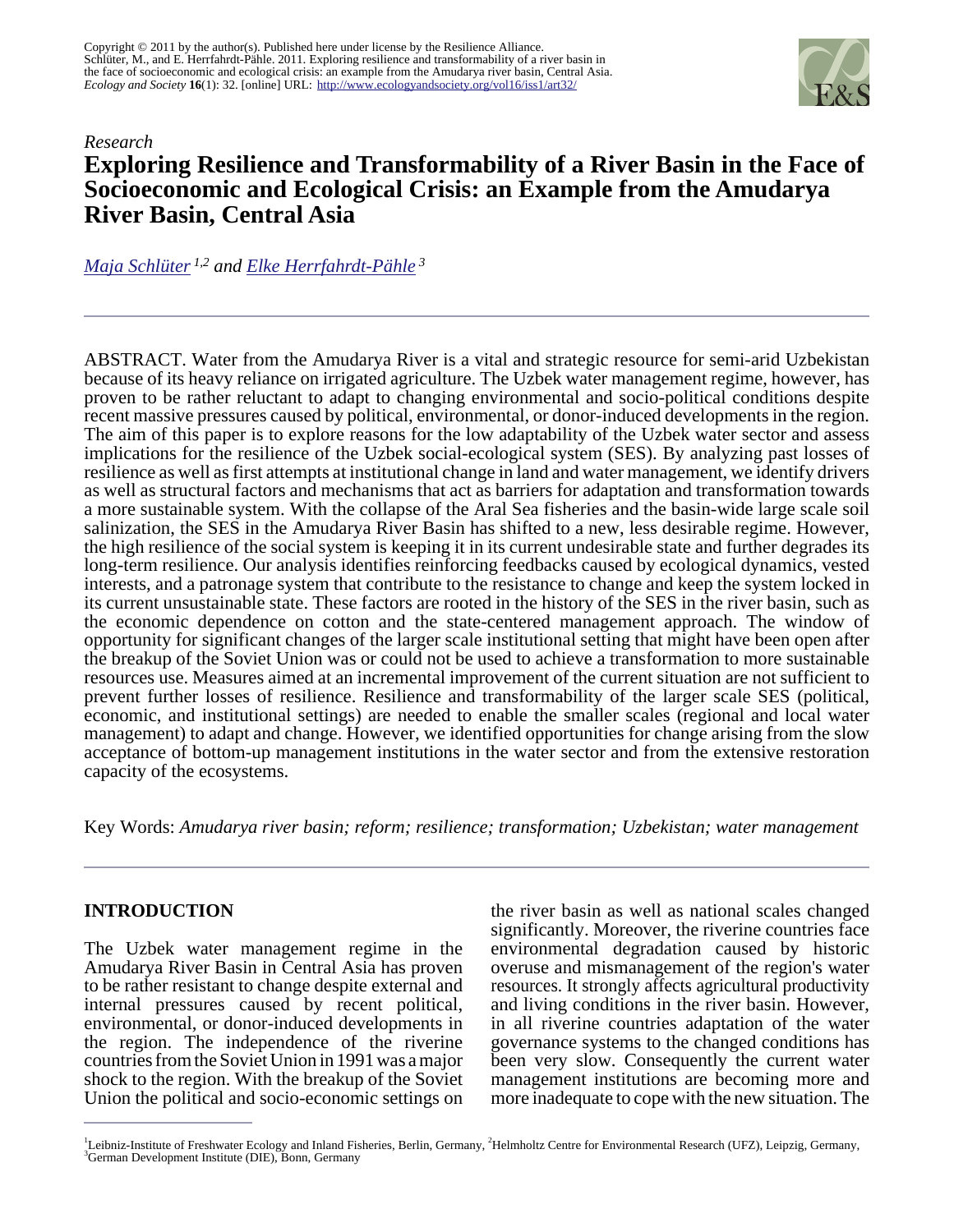potential effects of climate change on the flow regime of the river might aggravate the situation even more.

The Amudarya is the largest river of Central Asia with an average annual runoff of 79 km<sup>3</sup>. It originates in the Hindukush and Pamir mountains in Tajikistan and Afghanistan, flows through the semi-arid Turan lowlands in Uzbekistan and Turkmenistan and drains into the Aral Sea (Figure 1). Water is a vital and strategic resource for all river basin countries because of their heavy reliance on irrigated agriculture. Today more than 90% of the region's water resources are used in the agricultural sector of the downstream countries Uzbekistan and Turkmenistan, with well-known negative consequences for riverine ecosystems and the Aral Sea. The ecological and social systems in the river basin are strongly linked by their water needs and by the institutions put in place to manage and use land and water resources. Measures to achieve sustainable resource use that maintains or enhances the resilience of the system thus have to take these interdependencies into account. Major shocks the river basin and particularly Uzbekistan had to cope with in recent years were: (1) the loss of the Aral Sea, particularly the collapse of its fisheries in 1982, (2) the breakup of the Soviet Union and independence of all river basin countries in 1991, and (3) a severe drought in the years 2000 and 2001. The low capacity of the current social-ecological system (SES) in the river basin to adapt to ongoing ecological and political changes seems to decrease the resilience of the SES to internal and external shocks, which became evident, for example, during the severe drought in 2000/2001.

The aim of this paper is to analyze the adaptability of the Uzbek water sector in the face of recent largescale political and environmental changes in the Amudarya river basin and to assess implications for the resilience of the Uzbek SES. Resilience is defined as both the capacity of a system to absorb shocks, and its capacity to learn from shocks and reorganize (Folke 2006). Adaptability is the capacity of actors to manage resilience and deal with current and future shocks (Walker et al. 2004). We are particularly interested in the potential of the recent crises that followed the shocks described to foster learning and adaptation in the water sector and transformation of the larger scale SES (Folke et al. 1998, Chapin et al. 2006). To this end we study the recent water sector reforms and their potential to increase the capacity of the water system to cope

with political, institutional, and environmental change in other sectors, such as agriculture. We evaluate this potential by assessing their social, economic, and ecological outcomes, such as for example the degree to which the living standards of the population in the Uzbek part of the river basin have been maintained or improved and environmental degradation has been mitigated. Our analysis of the adaptability of the water sector reveals the need for transformation of the larger scale SES. We assess the potential for transformation by examining policies or institutions that could provide for fundamental structural change.

An assessment of resilience provides insights into the complex interdependencies across scales that determine the development and response options of the water management regime in Uzbekistan. This can support the identification of types of intervention and management measures that enhance its adaptability. Following the resiliencebased approach suggested by Walker et al. (2009) we treat the biophysical, social, and economic elements of our case study region as components of a single social–ecological system. Special emphasis is given to the role of linkages between ecological and social processes at different scales for shaping policies and development (Anderies et al. 2004, Folke et al. 2007) and determining the response of the SES to disturbance. In our analysis of recent behavioral and institutional changes in the water sector we distinguish between changes that take place within the logic of the current system and do not question its main functions (adaptation) and those that entail significant alterations of the system and its logic as such (transformation; Abel et al. 2006). We will argue that in the case of the Uzbek water sector, adaptation cannot happen without transformation of the larger scale SES. Such a new, transformed system would be characterized by a set of functions that differ from the ones provided by the current one. For example, it would no longer solely rely on irrigated agriculture as the backbone of the economy but rather develop a diverse set of economic activities.

After a short introduction to the context of the socialecological system in the river basin, we analyze dynamics and drivers of past and present resilience. We highlight major feedbacks between the agricultural and ecological systems that caused today's massive environmental degradation and the socio-economic context. Next we describe the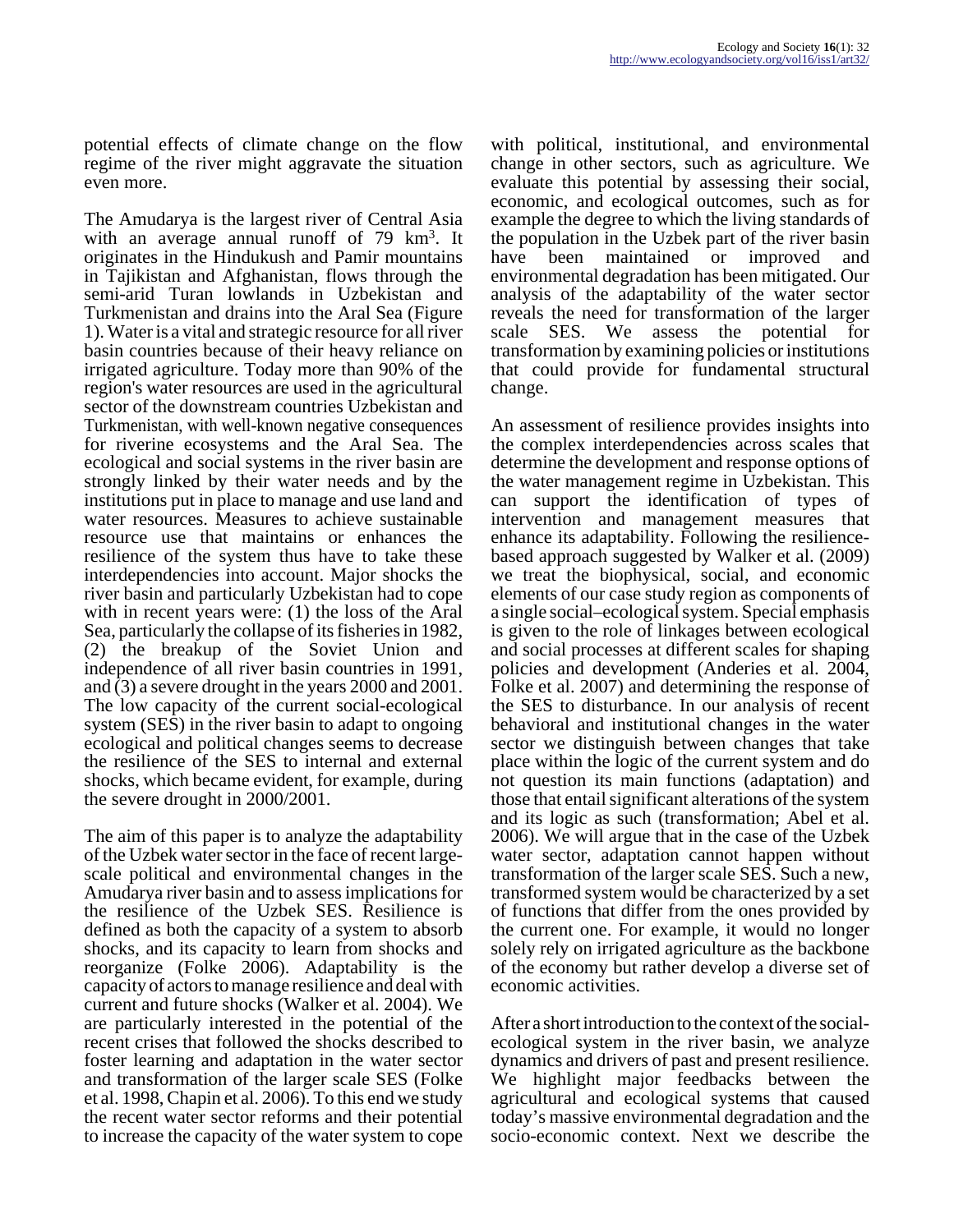

**Fig. 1**. Map of the Amudarya River Basin. The grey shading indicates the catchment area of the Amudarya river (Siderius & Schoumans 2008).

socio-economic reform process in the land and water sectors initiated after the breakup of the Soviet Union. This leads us to the investigation of today's resilience; particularly to the question of to what extent those recent institutional changes can be seen as institutional responses to past losses of resilience and recent shocks. We identify factors that explain the high resilience of parts of the social system and barriers for the transformation to a new, more sustainable system. We conclude with a discussion of the need and potential for transformation and an outlook towards possible first steps.

The analysis is based on several data sources: (1) multiple series of interviews addressing issues of adaptation to climate change, institutional change, water governance reforms, and international cooperation with donors, policy makers, and stakeholders in land and water management in Uzbekistan over the past 10 years, comprising about 80 interviews altogether, (2) a study of international donor involvement in the Aral Sea Basin (Schlüter 1999), and (3) results of ecological and socioeconomic research and development projects in the Aral Sea Basin (Herrfahrdt 2004, Herrfahrdt et al. 2006, Schlüter et al. 2006, Schlüter et al. 2010*a*). The study of donor involvement provided an overview of the major national, regional, and international actors and their goals and activities to address the environmental crisis in the Aral Sea Basin. The research activities enabled a deepened insight into the Uzbek water and land reform processes, specific response measures such as the restoration of the Sudoche wetlands, as well as the restraining and enabling forces in the processes, such as the role of relevant institutions and actors.

### **THE CONTEXT OF THE SES IN THE AMUDARYA RIVER BASIN**

We focus our resilience assessment on two organizational scales within Uzbekistan: the national and regional. The regional scale is defined as the Uzbek part of the delta region of the Amudarya River, which is the major Uzbek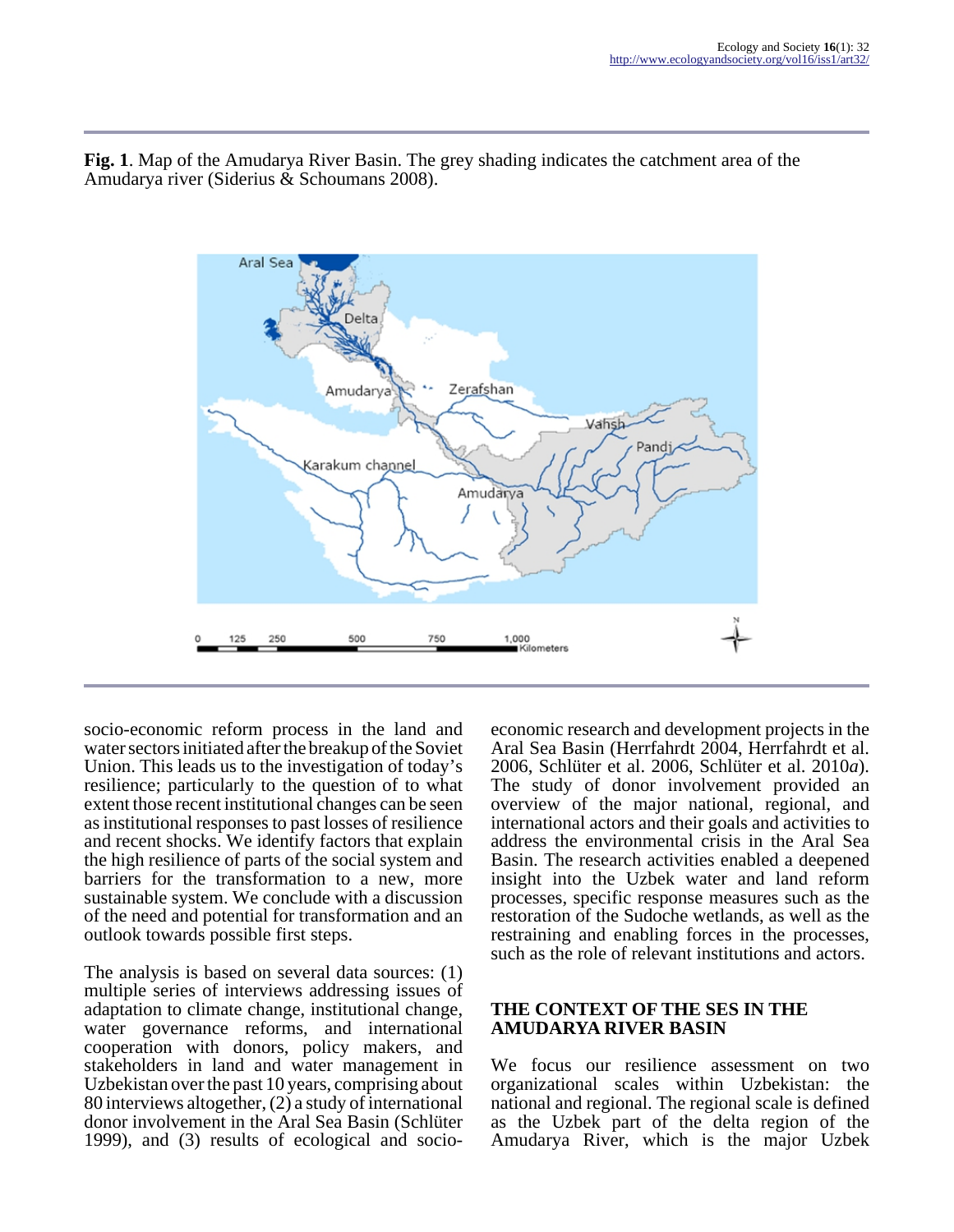irrigation oasis in this river basin. It is also the region that borders the Aral Sea and is most affected by resource and environmental degradation. On the temporal scale we focus on the period after independence of the Central Asian republics from the Soviet Union in 1991, taking environmental and socio-economic developments prior to independence into account where they are necessary to understand recent trends.

In the semi-arid climate of the Turan lowlands all forms of agriculture require irrigation. The main source of irrigation water is surface water from the two main rivers in Central Asia, the Amudarya and the Syrdarya. Under Soviet rule beginning in the 1960s, irrigated cotton production was massively extended to gain independence from cotton imports. In Uzbekistan, the area under cultivation increased from 0.42 million ha in 1913 to more than 4 million ha in 1990 (Spoor 1993, Herman 1999, World Bank 2000). In recent years it remains relatively stable at about 4.2 million ha (GEF 2002, FAO 2009). Low standards of water management, poor-quality and deteriorating infrastructure, and the frequent lack of drainage facilities led to inefficiencies that caused a number of environmental problems, such as soil salinization and waterlogging. Moreover, changes in river flow and expansion of agricultural land as well as massive water overuse have severely impacted the ecological subsystem, i.e., the seminatural ecosystems and the water and land resources in the delta area. This has resulted in the well-known disappearance of the Aral Sea, the loss of biodiversity and valuable ecosystem services such as fish and reed provision, pasture or protection from salt and dust storms, and loss of livelihood for the local population.

After the breakup of the Soviet Union an authoritarian political regime emerged with a very strong executive (March 2003, Schoeller-Schletter 2007). The civil society is weak (Stevens 2007) and in recent years has increasingly been constrained in its activities or even expelled from the country (ICG 2006). The Uzbek national budget and economy at large still depend heavily on irrigated agriculture, although the share of agriculture in the GDP has decreased from 30% in 2000 to 21% in 2007 (UNDP 2009*a*). Cotton production and export in particular serve as a source of foreign exchange, revenue and, with 60% of the population living in rural areas, needed employment. According to official data, which should be read with caution, the economy is steadily growing at rates between 3.8% (2000) and

9.5% (2008) per year (UNDP 2009*b*). However, growth does not appear to be trickling down to the poor. Estimates by the World Bank show that about 27.5% of the Uzbek population lives below the poverty line (World Bank 2003*b*). Apart from economic factors such as low prices for agricultural products and delayed payment of salaries, decreasing soil productivity, increasing soil salinity, and water-logging are identified as the main reasons for growing poverty in the rural areas (Herrfahrdt 2004). Additionally, health issues are becoming more severe, particularly in the environmentally degraded areas where good quality drinking water is often lacking (WHO 2006). Overall,<br>environmental degradation has significantly degradation has significantly impaired the living conditions and health situation of those living in the most affected areas making them more vulnerable to ecological, economic, and social stresses, as apparent, for example, during the drought in 2000/2001.

#### **DYNAMICS AND DRIVERS OF PAST AND PRESENT RESILIENCE**

### **Past losses of resilience**

We analyze institutional responses and socialecological feedbacks determining the coevolution of the social and ecological systems during Soviet times and their impact on the resilience of the SES. Figure 2 exemplifies the underlying dynamics of slow environmental change that have caused the significant loss of ecological and social-ecological resilience observed today.

The low standards of water management practiced over the past 50 years, i.e., massive overuse of water in agriculture and improper drainage, caused waterlogging, soil salinization, and desertification of the deltaic wetlands and the Aral Sea and loss of livelihoods of the local population. This reduced the productivity of the agricultural sector, as seen in the outer red arrows of Figure 2. To mitigate the decline in agricultural production, the social system responded with further development of virgin lands ("irrigated area" in Figure 2) and technical measures such as establishment of a drainage system ("drainage construction") and leaching of the soils prior to irrigation ("leaching measures"). However, these responses further increased water use in agriculture which aggravated the environmental degradation. Leaching, for example, requires large amounts of water to maintain low salinity in the root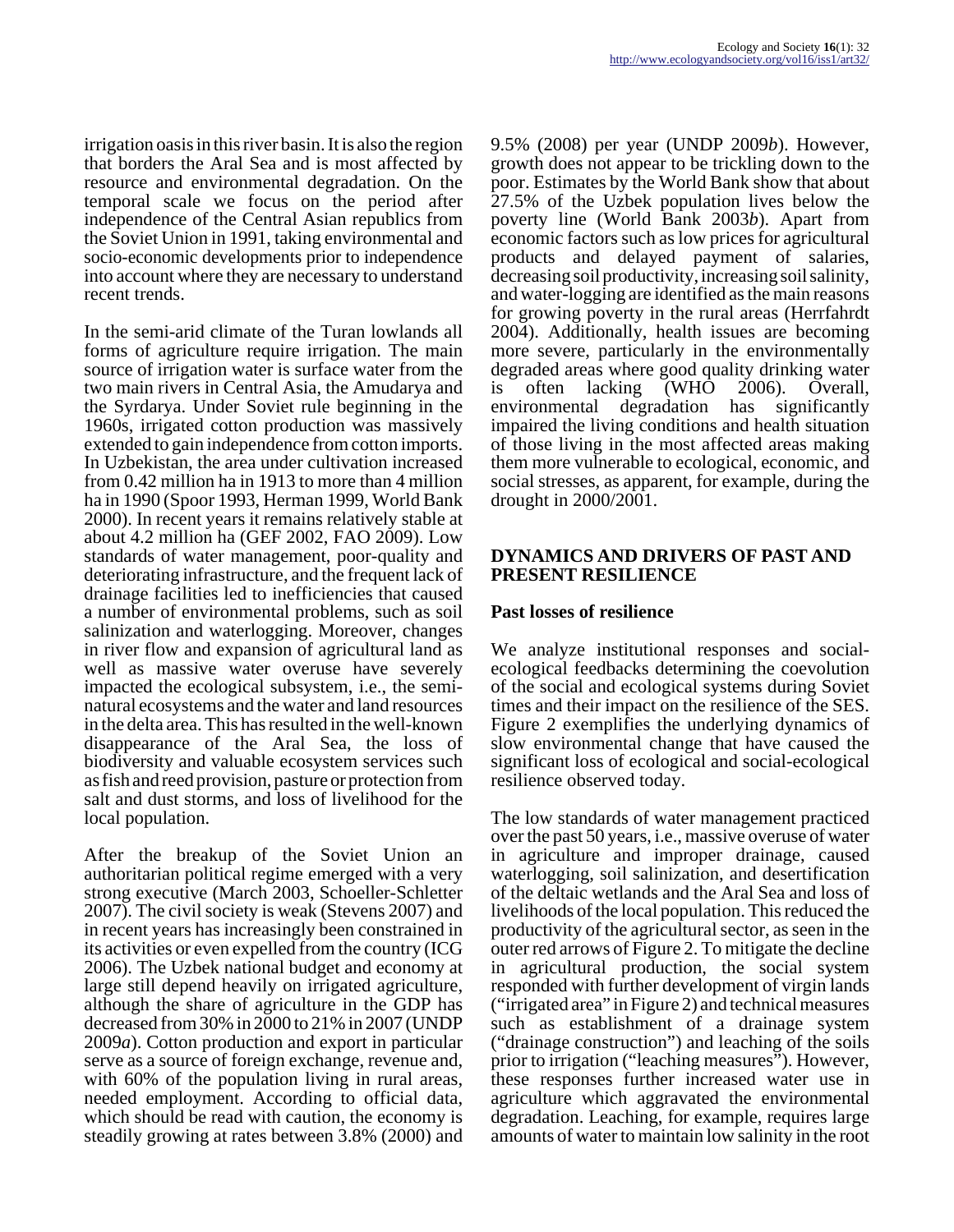

**Fig. 2**. Major interactions and feedbacks between the ecological and social systems.

Note: The outer circles show longer-term impacts of increased water use in agriculture on ecosystems and agriculture and thus losses of resilience. The bold variables in the inner circles on the right hand side are management measures introduced as a response to environmental degradation and subsequent loss of agricultural productivity. The red arrows indicate the feedbacks created by the expansion of irrigated area and the low standard of water management. A minus sign indicates a negative feedback (e.g. a decrease in agricultural production leads to an increase in irrigated area), whereas a plus sign indicates a positive feedback (e.g. an increase in irrigated area leads to an increase in water use in agriculture).

zone. As a result, about 40% of the total amount of water diverted for irrigated agriculture disappears into the surface drainage system and is not used for plant growth (World Bank 2003*a*). Today's agricultural practices and lack of responsibility for the operation and maintenance of irrigation and drainage systems lead to further deterioration of irrigation infrastructure, lower efficiencies and yields, thus requiring yet more water to keep up with growing food demand (Abdullaev et al. 2009).

The ecological and economic consequences of resource overuse and ecosystem degradation are

severe. In Karakalpakstan in 1999, 95% of the irrigated lands were salinized to some degree; in Khorezm province all irrigated areas suffer from salinization (GEF 2001). The trend is increasing rapidly, for example, the amount of saline areas in Uzbekistan increased by 26% from 1990 to 1999. By 1999 80% of the irrigated area in the delta area (Khorezm and Karakalpakstan) had shallow water tables (Jakubov and Usmanov 2001). The total costs of salinization and water-logging for Uzbekistan, including the value of crop loss, costs for leaching, the operation and maintenance of drainage systems and the value of abandoned land, are estimated at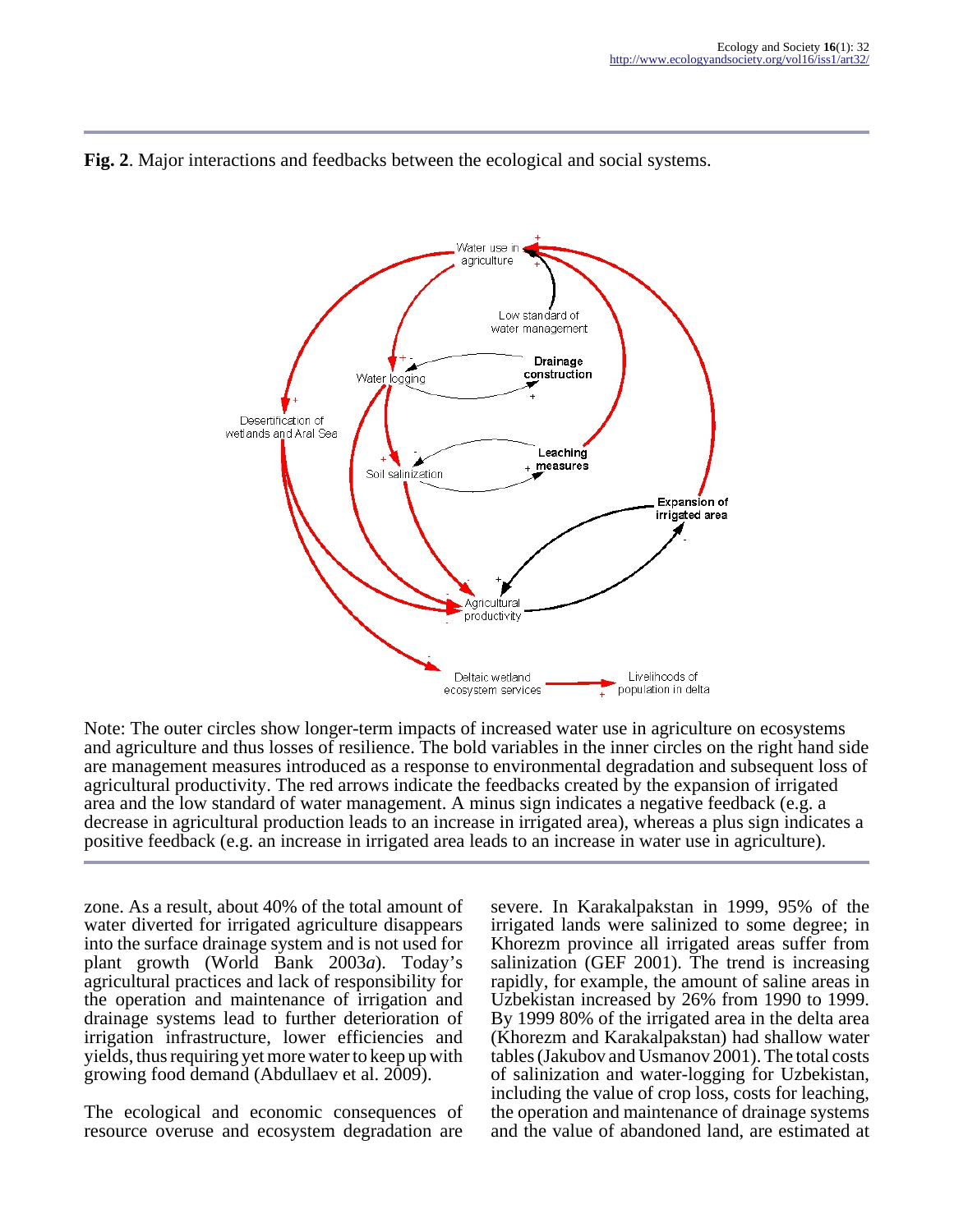US \$529 million per year or about 32% of the economic value of potential crop production (GEF 2002). The reduction of inflow to the Aral Sea caused its desiccation, along with the desertification of wetland and aquatic ecosystems in the Amudarya delta region. In the early 1960s, there were approximately 2,600 lakes in the Amudarya delta, but this had fallen to only 400 by 1985 (Kreuzberg-Mukhina 2006). Many indigenous species have become extinct or are close to extinction and whole ecosystems, such as the characteristic Tugai forests that thrived along the river, have almost disappeared. Their area has decreased by 90% during the last century from the original 300,000 ha (Schlüter et al. 2006).

In general, the responses of the social system to environmental degradation, particularly expansion of irrigated land and leaching, were aimed at eliminating the consequences of resource deterioration in order to maintain agricultural productivity, but did not address its causes. The region entered into a positive feedback loop of environmental degradation which prompted further expansion of irrigated land and technical interventions to maintain production levels. This cycle was maintained by the demands of Moscow for cotton deliveries, focusing solely on yields and disregarding water use (Abdullaev et al. 2009). While in the short term the response of the social system ensured a stable flow of ecosystem services, such as cotton and economic rents, but creating vested interests and rent seeking, in the long run it caused further degradation and severely aggravated the situation. Planners realized the consequences of their activities; however, they often believed that in time technical measures, e.g. the diversion of Siberian rivers, would be available to mitigate the problems (interview no. 4, May 23 2006). The region still remains in this vicious cycle today.

This slowly progressing process of environmental degradation steadily decreased the resilience of the overall SES. One of the first and most striking manifestations of decreased resilience was the collapse of the Aral Sea fisheries in 1982. This regime shift caused the formerly prosperous fishing and fish canning industry, which processed between 50,000 and 300,000 t fish per year, on the shore of the Aral Sea to break down. Despite this major shock to the SES the social system at the national scale was not able or willing to address the loss of economic activity and left the Aral Sea region with few economic prospects. The result was a

breakdown of the local social and economic subsystems, which decreased the resilience of the larger SES, for example, through migration and large-scale health problems. Today's large-scale soil salinization and waterlogging constitute another regime shift in the agricultural sector which is, however, still disguised by mitigation measures such as leaching. It is difficult to determine whether a regime shift has already occurred because there are no reliable data on agricultural productivity due to lack of transparency and incentives to exaggerate yields. A more reliable indicator of reduced resilience of the SES today is the significant damage caused by the extreme drought that occurred in 2000 and 2001 in the lower reaches of the Amudarya. Those include, but are not limited to, food shortages, such as a reduction in grain production by 54% in Karakalpakstan (FAO 2000), and huge economic losses, such as a reduction in cotton production by 30-40% in Karakalpakstan (FAO 2000), as well as further loss of ecosystem services in the delta, for example, the production of fish and clean drinking water.

#### **Socio-economic reform process after the breakup of the Soviet Union**

Independence was a sudden and not necessarily desired event for the former Soviet Union riverine countries of the Amudarya River, which happened without much contribution of their own. The reforms in Uzbekistan following independence were a reaction to the new political situation and a half-hearted attempt at a transition towards a new economy, which is not very clearly defined (Pomfret 2000). Uzbekistan was among the "slow reformers" from the onset, but during the first years after independence the government was committed to liberalize its economy; price controls were reduced, foreign trade liberalized, and exchange restrictions lifted (Pomfret 2000:7). This policy changed, however, in 1996 with the emergence of a balance of payments crisis (Anderson and Pomfret 2003). Increasing consumer goods imports, growing inflation, increasing foreign debt, and a poor cotton harvest, combined with falling world market prices for cotton, put the economy under considerable pressure. Following this shock, the government adjusted its reform course and strove for a restrictive and largely state-controlled economy by introducing multiple exchange rates, exchange controls, and import restrictions (Pomfret 2000, Wagstyl 2003, ICG 2004). Even though these measures were partly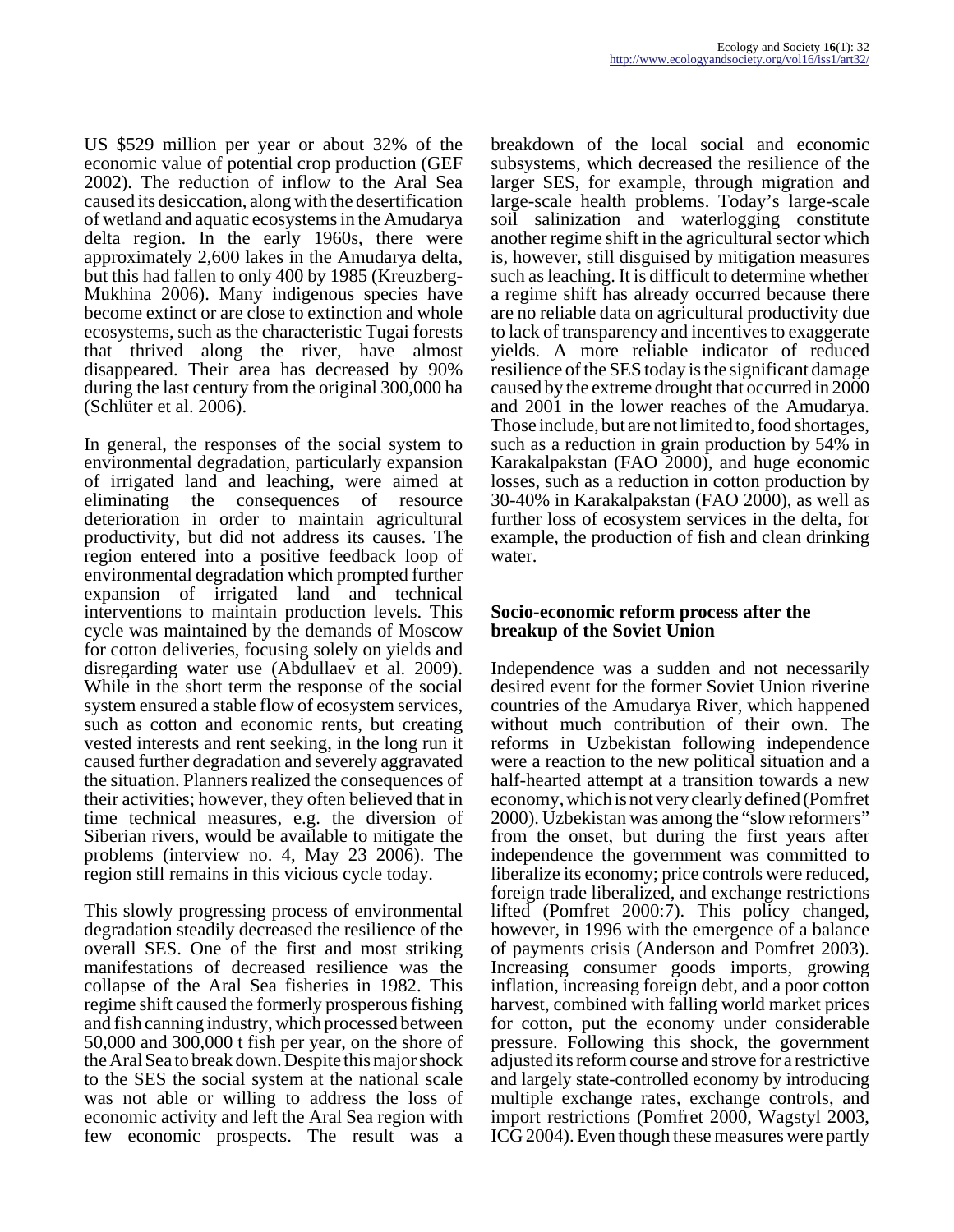lifted in recent years, a state-centered approach persists. In the context of agriculture this approach has been termed "re-regulation" (Veldwisch and Spoor 2008:425).

We turn to highlighting major events of the agricultural and water sector reform processes that were initiated in conjunction with the economic transition (Figure 3).

## *Land reforms*

The process of agricultural reform in Uzbekistan can be divided into three phases (Hofman 2007). The first phase (1991-1997) was dominated by the dismantling of state farms and saw the continuation of the state order system, at least for cotton and wheat, which had been in place since the 1920s when the Soviet administration transformed traditional water management and agricultural production into a government-regulated system with centrally controlled production targets (O'Hara 2000). The state order system has been transferred from Soviet times to ensure government control over production and a constant stream of revenues from agriculture. This path dependency was created by the need to balance the lack of inflow of financial resources from Moscow. Through the state order system of buying cotton and wheat for low prices from farmers and exporting it for much higher world market prices the government was able to compensate for the loss of budget support from Moscow following independence, which in 1990 amounted to about 20% of the budget (Herrfahrdt 2004). While in the 1990s the net outflow of resources from agriculture was estimated at about US \$1 billion, it ranged between US\$ 150 and US\$ 285 million between 2000 and 2003 (Veldwisch and Spoor 2008). Cotton exports accounted for about half of the hard currency earnings (ICG 2003). This dependence of the Uzbek government and economy on transfers from agriculture impedes substantial change or at least makes any reform that alters this arrangement highly unattractive. In addition to these disincentives, state officials profit from access to cotton revenues, which created vested interests in favor of the perpetuation of the state order system (Weinthal 2002, ICG 2003).

Even though state procurement quotas have been lowered from 100% in 1991 to 50% in 2002 for cotton and from 95% in 1991 to 30% in 2002 for wheat, this reduction has remained a change on

paper, since at the same time the required output for cotton per hectare has been significantly increased by the government, and alternative markets are not accessible for farmers (Weinthal 2002, Spoor 2004, Veldwisch and Spoor 2008). Thus farmers still have to hand over the largest part of their production to the state at minimum state procurement prices, an arrangement which provides little incentive to farmers for increasing productivity. In fact it even negatively affects water management and use: Low state procurement prices render many farms economically almost unviable and prevent farmers from paying Water User Association (WUA) fees. This impedes WUAs from fulfilling their task of efficiently operating and maintaining the irrigation infrastructure. The consequences are overuse and high water losses (Abdullaev et al. 2009).

After independence, state regulation of wheat became an important instrument for increasing wheat production, achieving food self-sufficiency, and decreasing the reliance on expensive wheat imports. During this phase additional small plots were distributed to households for subsistence agriculture to serve as a buffer against poverty and social tensions (Veldwisch and Spoor 2008, Abdullaev et al. 2009). The first phase of reforms, however, proved to be inappropriate for solving mounting problems of environmental degradation, low productivity of the agricultural sector, and poverty due to a piecemeal approach and the disregard for social and environmental issues (Hofman 2007). Moreover, it resulted mainly in renaming old institutions instead of changing them (Weinthal 2002).

The second phase of reforms began with the adoption of the new land code in 1998 and, in an effort to increase productivity, new legislation on the organizational forms of agricultural entities (*shirkats*, which were agricultural cooperatives, private farms, and *dekhkan*/peasant farms). *Shirkats* were envisaged to become the most efficient organizations in the agricultural sector, which soon turned out to be unrealistic due to lack of incentives and an institutional environment that was still dominated by Soviet rules. The new land code did not alter property rights for land; all land still belongs to the state, and land ownership is possible only in the form of leasehold (Republic of Uzbekistan 1998). In addition, land was not so much distributed on a competitive basis, as was foreseen in the law, but the main drivers were rather formal and informal networks with local elites (Wegerich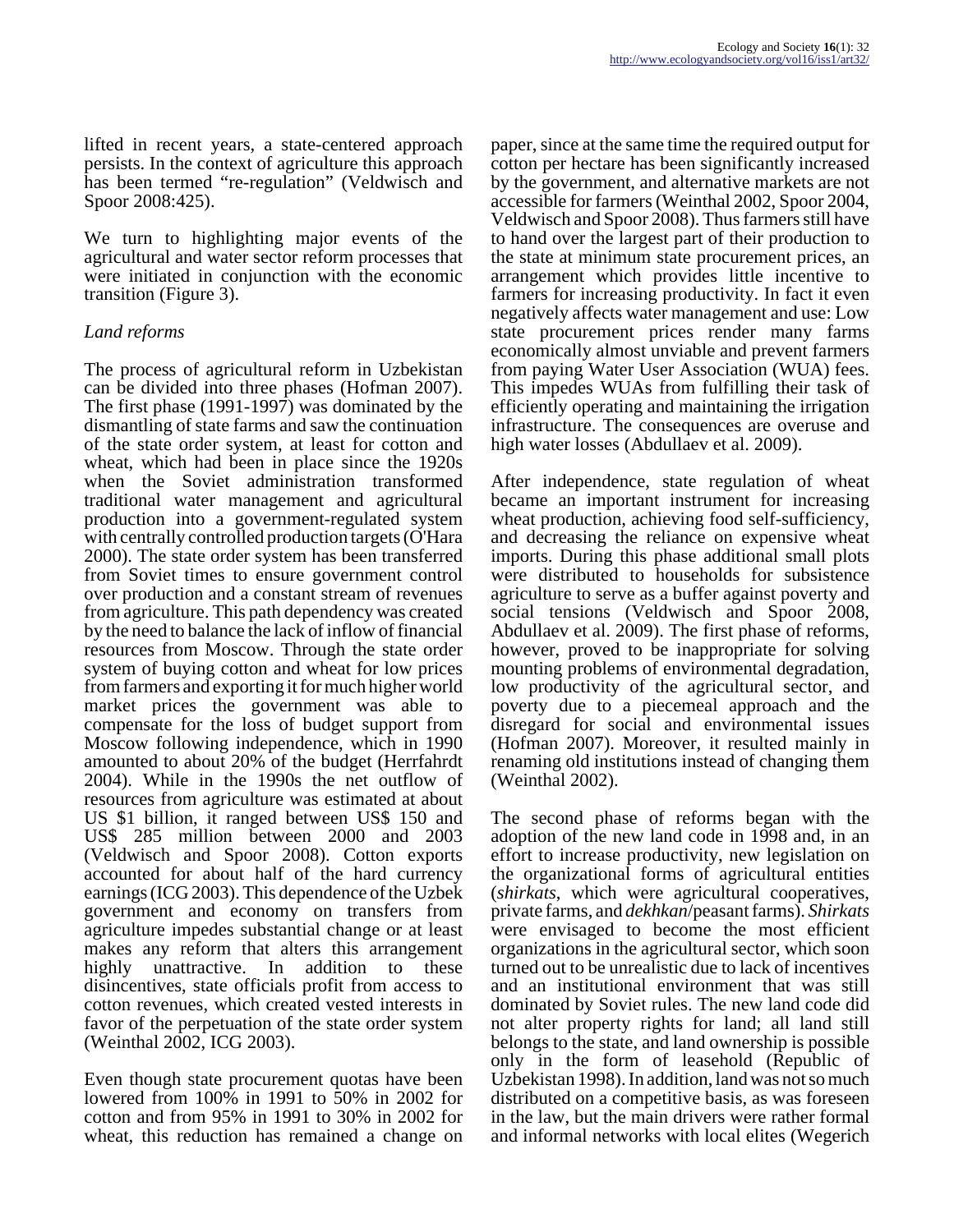

## **Fig. 3**. Timeline of major events in the SES in the Uzbek part of the Amudarya River Basin

2002, Trevisani 2007). Generally, "institutionalized Soviet and pre-Soviet patterns of behavior still shape actors' responses to new challenges" (Sehring 2009:61).

During the third phase of land reform beginning in 2003 and in light of the poor performance of the *shirkats*, private farms were envisaged to become the principal model for agricultural production. The remaining *shirkats* were dismantled (interview no. 89, May 14 2007). Even though the state had now handed over most of the formerly state-owned agricultural farms to private owners, it nevertheless retained strong control over land and agricultural production through the system of state order and

land property rights. The system thus provides little room for farmers to experiment with new cropping patterns and no incentives to increase cotton yields (Gunchinmaa and Yakubov 2010). The main aim of the reform process was to assure stability and continuous production of cotton as a strategic cash crop instead of a transformation of production patterns to more suitable ones (Veldwisch and Spoor 2008). As a consequence, land reforms were not suitable for increasing the resilience of the social system, e.g., through improving security of land rights or increasing efficient land use. Nor did they maintain or increase the resilience of the ecological system.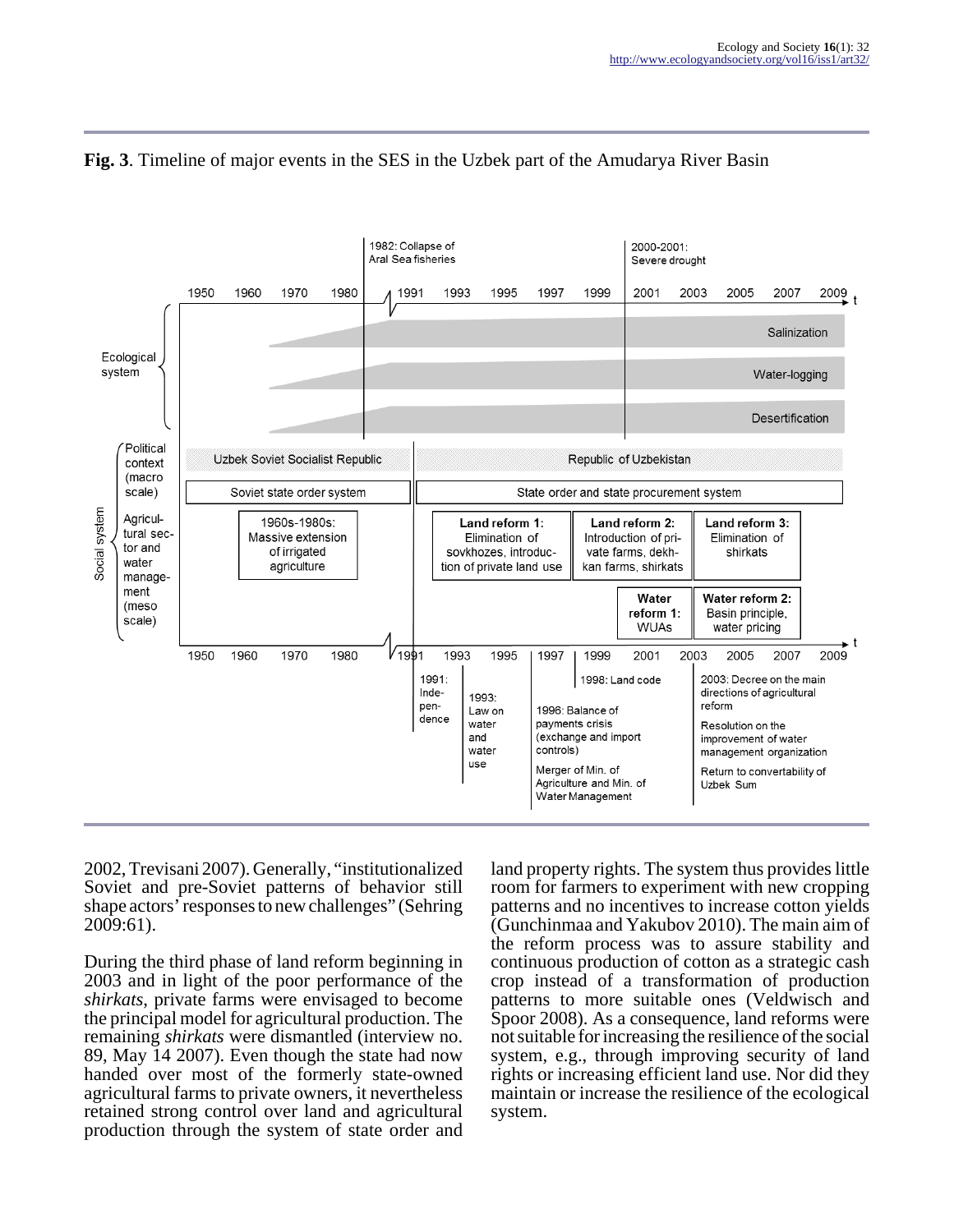#### *Water sector reforms*

Water management has been subordinated to the needs of agriculture and especially cotton production since Soviet times (Yalcin and Mollinga 2006). Consequently, water sector reforms lagged behind the land reform process. Through most of the 1990s, water management remained unchanged. The 1993 law on water and water use was mainly modeled on previous Soviet water management institutions. Water for irrigation remained free of charge, except for a negligible water tax, and water resources remained state property (Republic of Uzbekistan 1993). Significant institutional change occurred in 1996, however, when the Ministries of Agriculture and Water Resources were merged to become the Ministry of Agriculture and Water Resources (MAWR). The need for a centralization of agriculture and water issues in one organization and the continuing quarrels between the two independent ministries over water allocation were among the main reasons for the merger (Yalcin and Mollinga 2006, interview no. 66, April 30 2007). Reforms in the water sector were only slowly introduced from 2000 onward as a response to changes in the agricultural sector that made the Soviet water management administration unsuitable for serving thousands of newly established small farming entities and thus water users (Yalcin and Mollinga 2007). The result was the introduction of Water User Associations as the main water management organization at the local level.

The introduction of WUAs and the country-wide implementation of these new organizations were facilitated by several incidents. First, following the emergence of thousands of new farm entities with differential water needs a new level of water administration had to be introduced to relieve the district water management departments of the task of calculating water needs and allocating water to thousands of new water users. At the same time secondary and tertiary canals were neglected by the newly established farm entities and significantly deteriorated (Hamidov 2007). Second, several donors such as the World Bank, the Asian Development Bank and USAID were lobbying for a decentralization of water management and WUAs in particular and offered to provide financial support for their introduction. Third, apart from external pressure there was support for the concept from within the Ministry of Agriculture and Water Resources (MAWR); a MAWR official was convinced of the concept and used his position,

contacts and family ties to lobby for the introduction of WUAs (Yalcin and Mollinga 2007). These circumstances and the strong dominance of the state in the process supported the relatively quick and country-wide implementation of WUAs, at least on paper. In practice most WUAs in Central Asia have become part of the existing patronage systems (Sehring 2009). Despite the fact that there is still huge room for improvement concerning the functioning of the WUAs and their role as independent actors within the water governance framework, farmers, notwithstanding their first reservations towards these new state-induced organizations, recently began to acknowledge the WUAs' role as a provider of water and training (interviews no. 1, May 19 2006, and no. 57, April 20 2007).

The reforms in the water sector gained new momentum and thus entered the second phase with the presidential decree on the main directions of agricultural reform in 2003, which stipulated that water management be organized according to the basin principle and which foresaw the introduction of market principles for water use (Republic of Uzbekistan 2003a, Republic of Uzbekistan 2003b). In the following period the province water management organizations were replaced by Basin Irrigation System Management units. They were established along hydrological boundaries, i.e., along river basins and canals instead of administrative boundaries of the provinces. Theoretically, the basin principle of water management is expected to improve water management through its focus on hydrographic instead of administrative boundaries and a reduction of administrative overload. This should lead to more transparency and increased capacity to detect and react to problems in resource availability or allocation. The introduction of this new institution in Uzbekistan was initiated by the water department within the MAWR, which, after the merger of the agricultural and the water ministries, has been struggling for independence from the agricultural sector, particularly regarding the disposition of the considerable budget for operation and maintenance of irrigation infrastructure (interview no. 56, April 16 2007, and no. 58, April 24 2007). With a hydrography-oriented management the water department's intention was to reduce the power of the agricultural department over the water department's budget and of the local governors (khokim) over water allocation. The khokim, however, are held responsible for fulfilling the state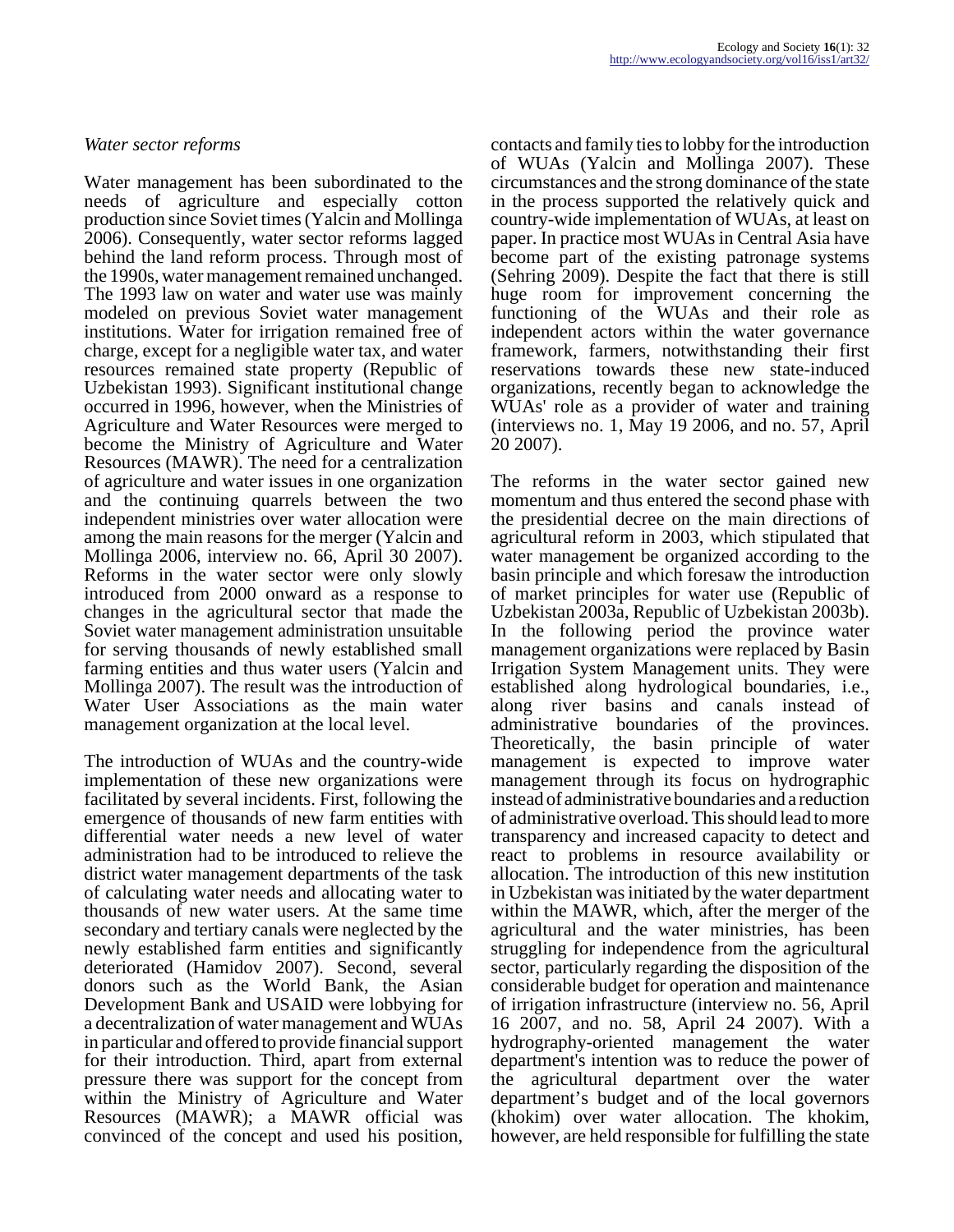quotas for cotton and wheat in their districts. They thus have a strong interest in water management issues since they risk losing their jobs if quotas are not met (IWPR 2007). Accordingly, the khokim use their influence and power for intervention in water allocation, thus adding uncertainty and reducing the transparency of the water management system (Veldwisch 2008, interview no. 76, May 4 2007). One of the main goals of the institutional change in water allocation planning was thus not reached because of constraints of the larger institutional settings. Due to the lack of ownership for the topic the reform resulted in a mere renaming of water management organizations. It is important to note that since this second phase, water sector reforms have only been introduced by way of presidential decrees instead of laws that need the approval of parliament (interview no. 58, April 24 2007). This tendency towards governing by decrees can also be observed for agricultural reforms since 2003.

### **INSTITUTIONAL RESPONSES TO ENVIRONMENTAL DEGRADATION AND RECENT SHOCKS**

While the reforms in land and water management slowly adapted the social system to the new political and socio-economic situation, they were not aimed at nor suited to address the growing deterioration of land and water resources and loss of valuable ecosystem services such as fish and reed production and protection from dust storms provided by the semi-natural ecosystems in the river basin. Institutional changes in the water sector were motivated by external events or changes in the social system itself rather than by the recognition of the need to address the deterioration and overuse of the resource base. Those external events or changes include the availability of donor support, the dismantling of the large farms in favor of many small ones, or power struggles in the Ministry of Agriculture and Water Resources. As during Soviet times, problems caused by resource degradation and increasing man-made water shortage were mainly addressed by technical measures aimed at maintaining current agricultural productivity. The underlying cycle of overuse and degradation of resources as previously described was neither addressed nor broken.

One of the few examples in which there is a direct response of the institutional sphere to ecological dynamics is in the case of extreme events such as

droughts and floods (Schlüter et al. 2010*b*). These trigger an immediate response of the social system in the form of emergency measures, such as a ban on rice planting and a reduction of water limits for all regions, as was the case in 2007, or the establishment of an emergency council for transboundary cooperation in flood mitigation. Such emergency response measures that are reactive rather than proactive have been common for water or environmental management elsewhere (Wilhite 2005, Reagan 2006). However, once the extreme situation has passed, management returns to the old practices. Thus there are ad hoc reactions to immediate threats but no long-term government strategy to deal with the high variability in water flows and the growing water scarcity, such as reuse of drainage waters, diversification of agricultural production, change to less water-intensive crops, or diversification of water use (Krysanova et al. 2010). Moreover, informal institutions such as patronage and corruption severely limit implementation of the measures on the ground; according to the Corruption Perception Index Uzbekistan is among the ten most corrupt countries in the world (Transparency International 2009). The system thus remains vulnerable to future, probably increasing, disturbances in the form of droughts or flooding, particularly when they occur in combination with slow drivers such as loss of ecosystem services.

Another measure that might be interpreted as a response to the deteriorating ecological situation was the wetland restoration in the western delta region carried out within the framework of a large transboundary project funded by the World Bank. An example of measures that were at least partially initiated to mitigate the severe changes in the ecological system was the construction of polders in two bays of the former Aral Sea (Muynak bay and Sarbas) in 1994. While they were mainly planned for storage of excess water in high water years they also created new water bodies for fisheries which had been the main income source for the local population in the northern delta region (Autonomous Republic of Karakalpakstan). However, the productivity of those lakes is a function of water inflow, which remains highly unstable. Another attempt at wetland restoration was carried out under the umbrella of a large project of the World Bank. Here, the technical infrastructure and allocation rules for the mixture of drainage and freshwater inflow were installed to maintain water levels and an acceptable level of salinity in an important wetland, a potential Ramsar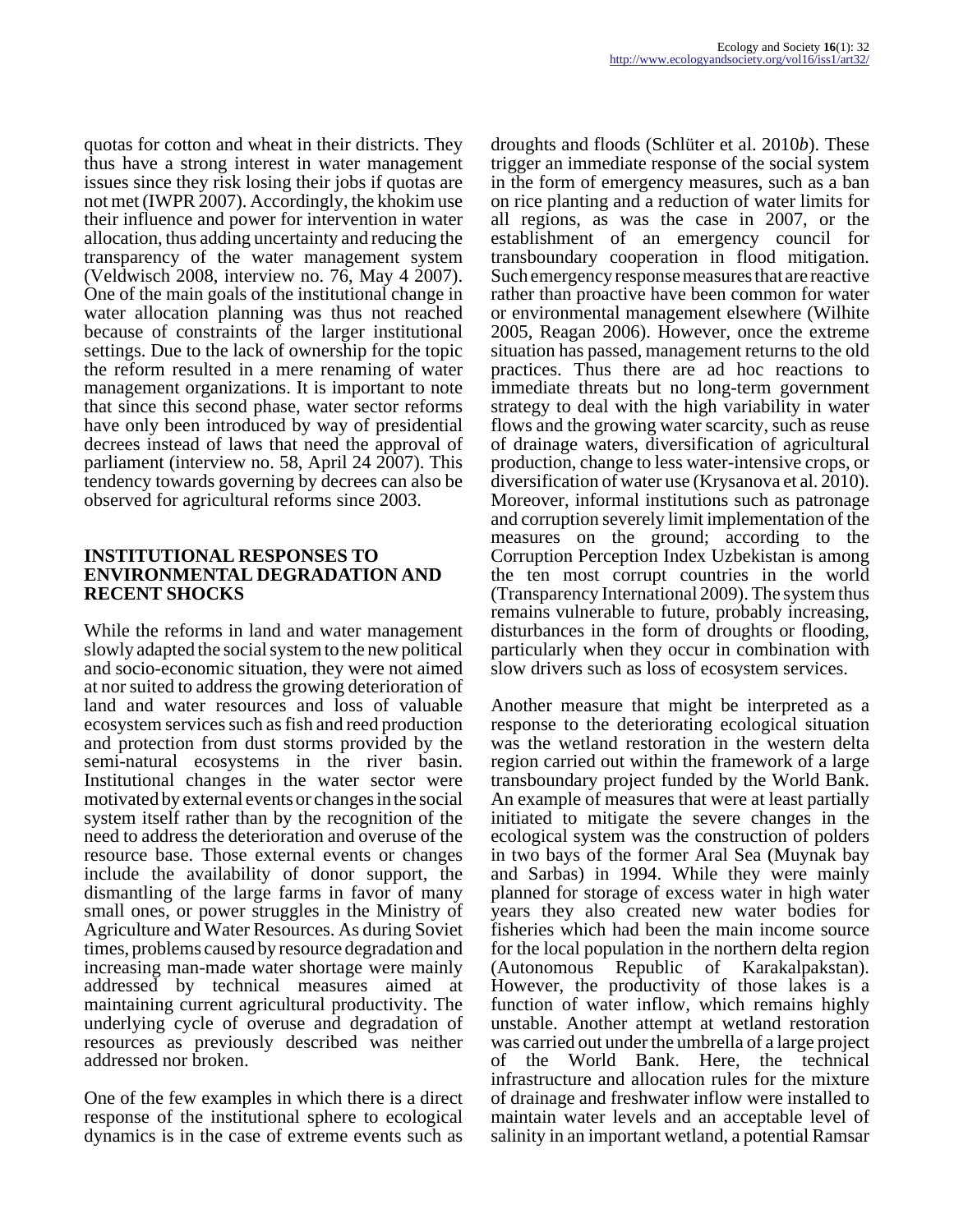site, in the western part of the delta (Sudoche wetland). However, the institutional arrangements to secure the necessary freshwater inflow to those lakes and a sustainable exploitation of the biological resources of the wetland were only insufficiently developed. Thus, while the project was a success in reestablishing the wetland and providing the local population with new livelihood options its sustainability in the long run, especially since the number and severity of drought years might increase, is not guaranteed. The successful restoration of the wetland motivated the Uzbek government to further develop wetland restoration schemes for the delta to increase water storage capacity and, as a side effect, improve local livelihoods through the provision of wetland ecosystem services. But again, the lack of sufficient institutional arrangements that regulate the exploitation of the biological resources and the fact that their water requirements are not considered in water allocation limit the success of those measures. Wetland restoration thus fell short in increasing resilience of the regional SES because it focused solely on technical measures to improve the ecological conditions without developing institutions that regulate water supply and facilitate the sustainable use of the wetlands. Nevertheless the restoration measures and ecosystem recovery after the severe drought in 2000/2001 have revealed a high restoration potential of the deltaic wetlands and significant benefits to the local population (Ilya Joldasova, *personal communication*, Maja Schlüter, *personal observation*).

## **DISCUSSION**

Despite massive ecological and socio-political pressures in the Amudarya River Basin, the water sector did not undergo institutional changes that would ensure the long-term sustainability of the SES. Our analysis identified a mismatch of the functioning of the resources and management regime as well as between different levels of the social regime. The reform process in the water sectors is mainly driven by the need to adapt to changes in the agricultural sector as well as power struggles and interests of individual leaders. As a result, resource overuse and ecological degradation in the river basin, at least in the Uzbek part of it, continue much as it did before the breakup of the Soviet Union. Small-scale institutional changes have been directed toward maintaining agricultural productivity in the short term and coping with the

external and internal forces of the political and social system. The resulting cycle of declining agricultural productivity, leading to actions to mitigate the decline, leading to further environmental degradation and productivity decline, is well known in many other settings (Perrings 1989, Allison and Hobbs 2004, Anderies et al. 2006). With the collapse of the Aral Sea fisheries and the basin-wide large-scale soil salinization, the SES in the Amudarya River Basin has shifted to a new, less desirable regime. However, the high resilience of the social system, which is caused by strong feedbacks and path dependence, is keeping it in its current undesirable state and further degrades its long-term resilience. The window of opportunity for significant changes of the larger scale institutional setting that might have been open after the breakup of the Soviet Union was or could not be used to achieve a transformation to more sustainable resource use.

#### **Path dependence, lock-in, and decrease of overall resilience**

As a consequence of historic developments in the agricultural sector and the strong feedbacks they created, the SES in the Amudarya River Basin is locked into a state that is still determined by the legacies of the Soviet Union to a large extent. Those include the hierarchical water management culture and a fragmentation of responsibilities that still prevail today (Sehring 2009). The decision to stick to the state order system and the rents it creates for the political elite enforced this strong path dependence. The importance of cotton for the state budget, employment in rural areas, and the stability of the country in general precluded serious reforms in the agricultural sector. Without reforms in the agricultural sector, there is little option for reforms in the water sector. Moreover, cotton production is important as a system of social, economic, and political control (Weinthal 2001, ICG 2005). A transformation of the agricultural sector would have threatened the very foundation of social control, which is built on reciprocal relationships between the central leadership, the regional leadership, and the heads of farms (Weinthal 2001). Regionalism and patronage networks from pre-Soviet and Soviet times still prevail today (Collins 2002, Starr 2006). Through them vested interests of powerful players can influence political decisions or at least their implementation on the ground, as the case of land distribution has shown. There are few incentives for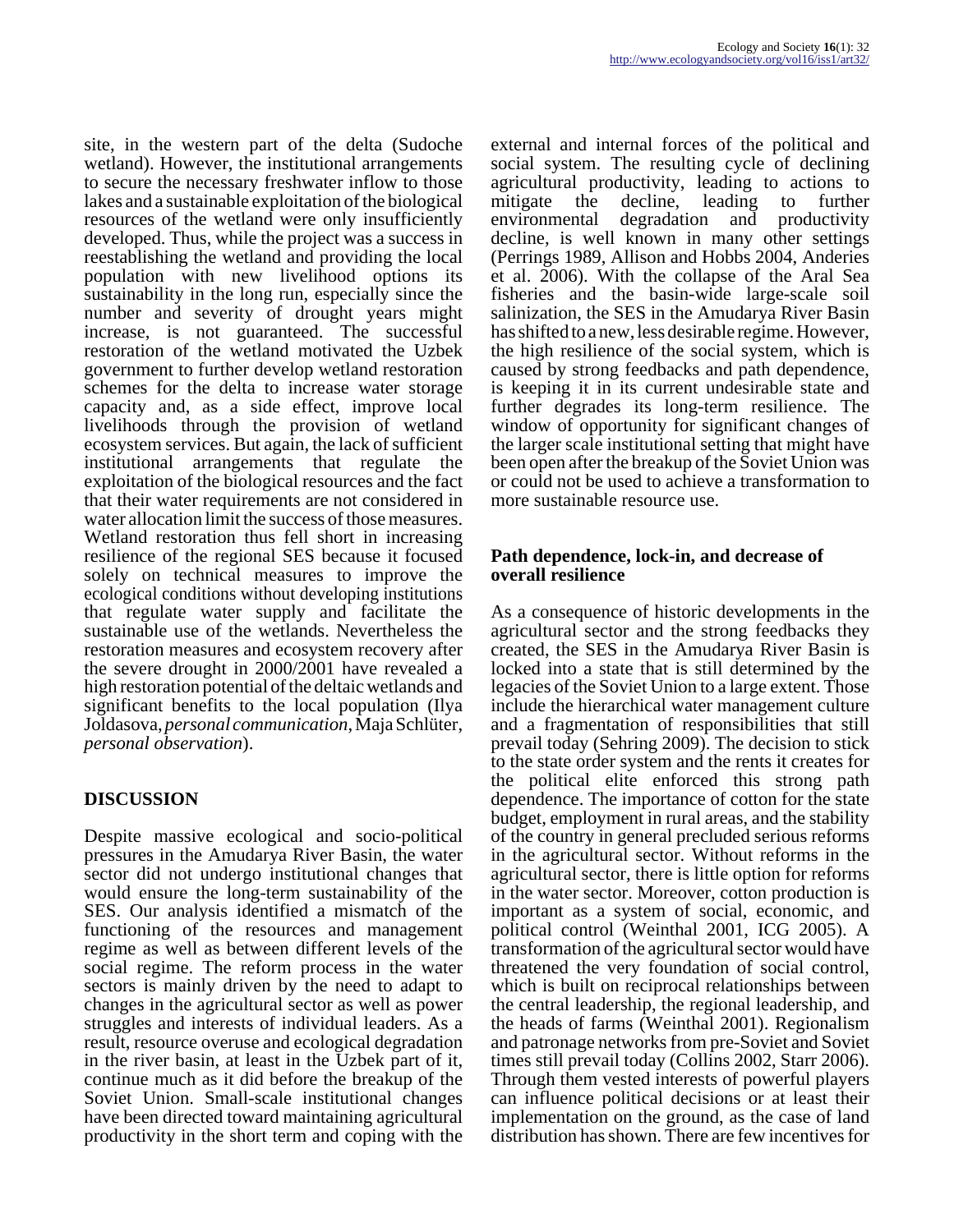powerful actors to engage in serious structural economic reform, which could threaten their economic and political access and power (Jones Luong 2002, ICG 2005). Even though a multitude of legal reforms and regulations have been enacted in Uzbekistan since independence, in many cases changes have been rather insignificant, and largely remained a "patchwork process" (Schoeller-Schletter  $2008:21$ ). Small adjustments have been carried out in cases in which underlying power structures and vested interests were either not touched or could be supported through the changes. The lack of real structural changes in land and water use on the national scale reduces the long-term resilience of the SES in the river basin. Such small changes at best increase the short-term resilience of the social system by ensuring continued cotton yields. In the long run, however, they increase the vulnerability of the system to external and internal shocks, for example, by leading to increased poverty and the decreasing health status of the rural population. As a result there has been increasing social unrest, especially in 2004 and 2005 (ICG 2006).

#### **Constraints to adaptability in the water sector by higher scale institutional setting**

Many of the new institutions introduced through the land and water sector reform process are ineffective at changing water management practices because they do not take the larger scale institutional or political settings, such as the primacy of agriculture and especially the impact of the state order on water management, into account (Walker et al. 2009). Moreover, structural weaknesses of the formal legal system which provide the executive with authoritarian powers act as a strong barrier for innovation and structural change (Schoeller-Schletter 2008). For example, a land reform that "privatizes" land has been introduced, but use rights are not secure (Veldwisch and Spoor 2008). As a result, there are few incentives for investments in amelioration and irrigation infrastructure, and thus the intended benefits of the reform are not realized. Another example is the WUAs, which cannot function as long as the influence of the local governors on crop and water allocation is not reduced. Institutions such as water markets, water service fees, and land markets, which are needed to make the already implemented institutions such as private farms or WUAs work properly, are lacking. The very strong and dominant role of the state is

also visible in the fact that in recent years land and water reforms are often enacted as decrees instead of laws. This demonstrates the urgency and relevance of the issue for the president but also a loss of democratic principles in that the parliament is bypassed (Schoeller-Schletter 2007).

### **Need for transformation**

Policy measures that have been proposed by the international community to increase the adaptability of the system include the development of institutions that regulate resource use and provide incentives for their sustainable use, such as water pricing and water markets. Implementation on the ground, however, is rudimentary for many of the reasons discussed, and a change in the perception of water as a limited resource has so far only taken place to a limited degree; in high water years, people don't see a need to save water. Many policy makers in the region see an increase in water use efficiency through technical measures as a panacea for all problems. Given the huge losses of over 70% in the current irrigation system (GEF 2002) caused by operational deficits and seepage, a significant increase in efficiency is certainly possible. It would allow the continuation of current water use activities for some time and free resources for further expansion of irrigated agriculture and the delivery of environmental flows to the deltaic wetlands. However, it cannot be achieved solely by technical means. To be effective, the measures have to go beyond incremental institutional changes to the current system to include, e.g., a careful abandonment of the state order system, the introduction of water service fees, secure land rights, land markets, and the implementation of environmental flows to the deltaic wetlands. Given these adjusted boundary conditions, higher incomes, water service fees, and secure land entitlements could provide the needed incentives and security for farmers to invest in irrigation infrastructure and increase water use efficiency. Moreover, there is a need for diversification of water use by giving other water users rights to the resources and reducing the vulnerability of both the social and ecological systems, e.g., through restoring ecological processes, providing health services, and alternative income opportunities in rural areas. However, adaptation in agricultural and water governance alone, even if truly implemented, does not provide a long-term solution to the region's unsustainable resource use because of the ongoing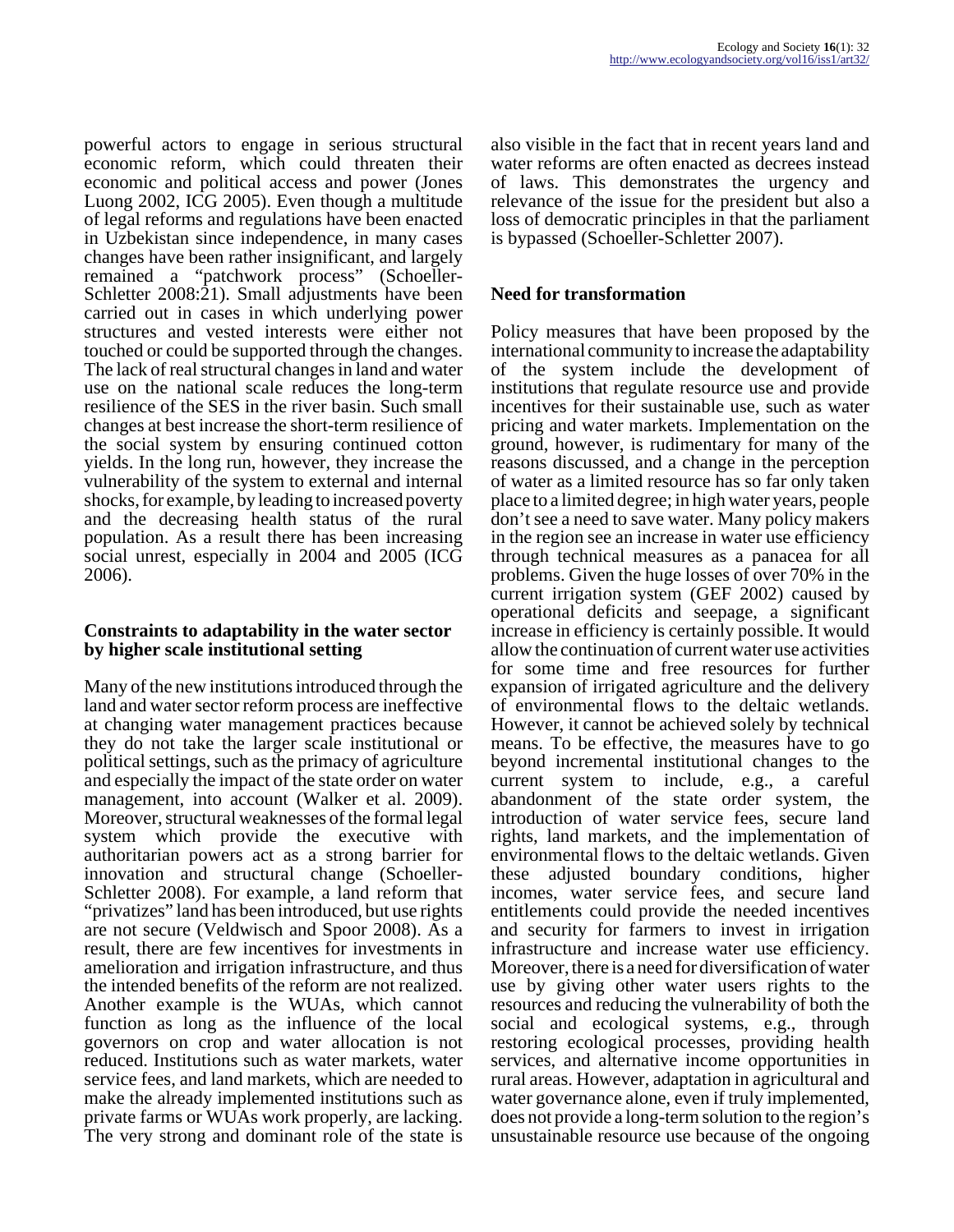environmental degradation, the growing population, and lack of virgin lands. Resilience and transformability of the larger-scale SES (political, economic and institutional settings) is needed to enable the smaller scales (regional and local water management) to adapt and change.

#### **Potential for transformation**

A transformation goes further than the measures suggested in that it questions and changes current patterns of economic activity and resource use and leads to a less water-intensive mode of production. This could, for example, include abandoning low productivity soils, switching to other less waterintensive crops, further developing tourism, and exploring the options in other sectors. However, with the current power constellations and rents from agricultural production for the local and regional elites, a transformation of the larger scale SES initiated through the prevailing governance system seems unlikely in the near future. In addition, many of the key elements that have been identified as underlying and promoting successful transformations in other cases are lacking in the Uzbek SES. Those include the acceptance of change and the need for it, the existence of trust and leadership, a cutback of incentives that maintain the current regime, the political capacity to implement structural change, and strategic investments in social and human capital, infrastructure and technology (Gunderson et al. 2006, Olsson et al. 2006, Walker et al. 2009). Moreover, there is no stakeholder involvement that could promote a negotiation process resulting in a reframing of perspectives, and social entrepreneurship and institutional support are missing, all of which are factors relevant for social transformations (Biggs et al. 2010). While there has been a cascade of shocks and regime shifts in subsystems (Kinzig et al. 2006), such as the collapse of the Aral Sea fisheries that caused a regime shift of the SES in the delta region, the environmental and socio-political crises were in and of themselves not sufficient to trigger structural changes (Biggs et al. 2010). The case study has also revealed the presence of strong social networks; however, contrary to other examples they do not foster learning, counter maladaptation or create flexible institutional arrangements as suggested by Gunderson et al. (2006). Learning as another essential ingredient of transformative change is

prevented by the feedback loops created by the vested interests and the prevailing centralized governance regime (Huntjens et al. *in press*, Schlüter et al. 2010*b*).

However, there are also a few promising signs, albeit still very small and modest. One first move that could potentially foster a transformation are the 2007 and 2008 decrees on measures to optimize soil amelioration and the cultivated area and increase the production of food crops (Republic of Uzbekistan 2007 and 2008). They make reference to the increasing share of saline soils as well as water scarcity of recent years and as a consequence foresee a reduction of cotton area by 5% in favor of food crops. Change can also originate from below and cascade up the social hierarchy. With farmers beginning to trust WUAs and acknowledging their usefulness, the WUAs, for example, might turn out to be a nucleus of adaptive change in Uzbek water management. There are a few first indicators that support such a notion: the land reforms have induced shifts in the patterns of political dynamics in rural Uzbekistan (Trevisani 2007) and in power relations in favor of local actors who gain bargaining power and implement changes (Wegerich 2005); an increasing number of farmers are beginning to resist the state order system (Wall 2006) and they are becoming increasingly aware of their rights and begin to assert them (interview no. 8, April 28 2007). During stakeholder workshops organized within the framework of the EU research project NeWater (Hirsch et al. 2010), local communities have called for measures that improve the strength of formal institutions (e.g., through enforcement), build human capital, and improve planning and adaptation procedures as key interventions toward more sustainable water resource management (Schlüter et al. 2010*b*). The potential for initiating the transformation that these bottom-up processes entail can however only be realized if the system manages to self-organize around them despite the resistance from the higher level governance system (Sendzimir et al. 2008). Given the very hierarchical and rigid system and the resistance to change from the elites and higher levels of water management it remains unclear whether transformative change will materialize in a bottom-up approach (see Bohensky 2008 for a discussion of bottom-up processes in the South African water management context).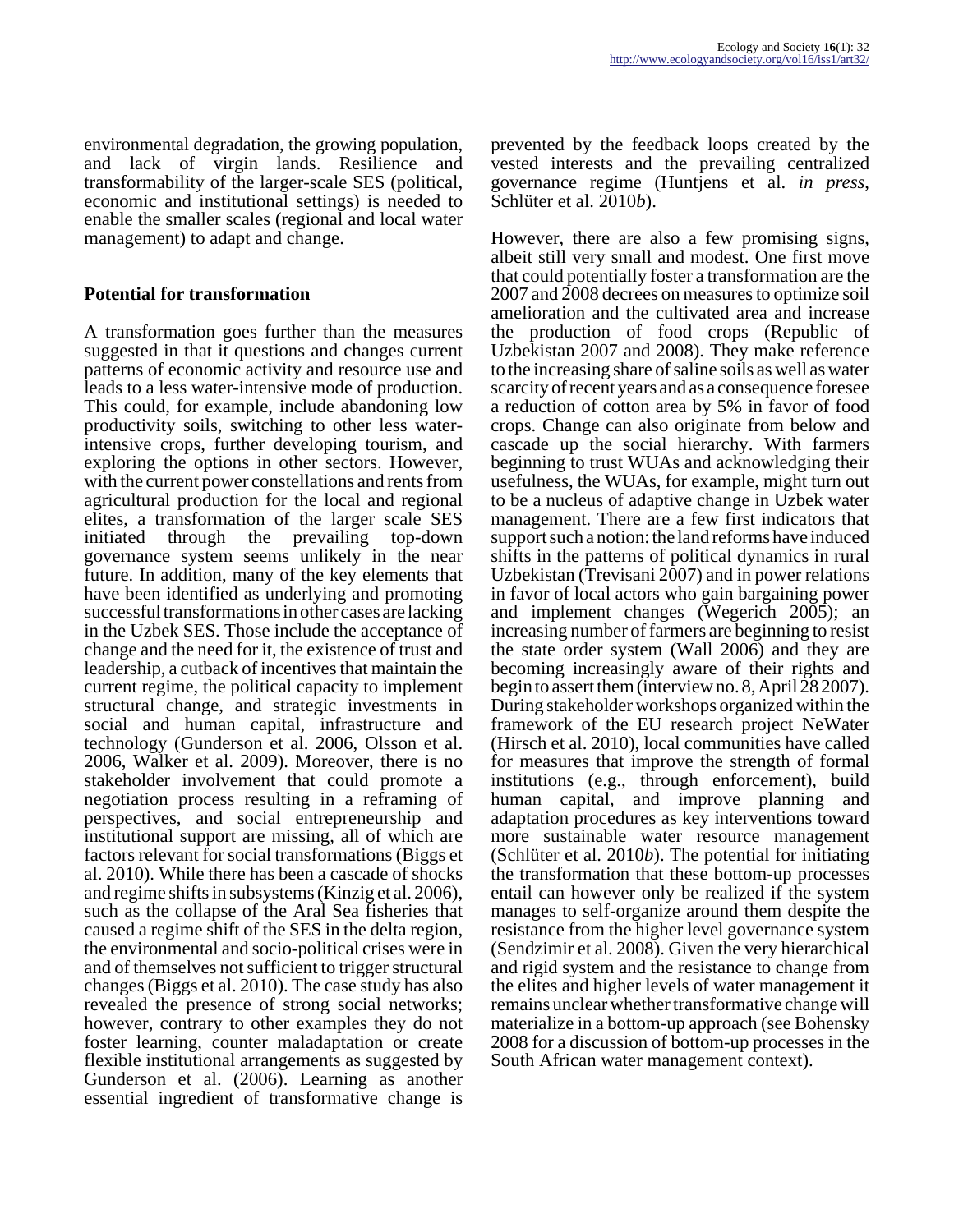## **CONCLUSION**

The case of resilience and transformability in the lower Amudarya river basin is an example of a SES in which there is very high current resilience of the social system that is acting against a needed transformation. The gradual and rather superficial reforms of water management have not promoted resilience of the social-ecological system since they did not lead to real functional changes but merely entailed changes on paper with little measurable effects on water management practices and water use. The case illustrates how efforts to enhance adaptability of subsystems by those who gain from their functioning have led to loss of resilience of the overall SES (Walker et al. 2006). Even though the SES has been exposed to severe shocks in the social and ecological systems that can be termed a major crisis, it was not able to transform or even adapt its resource use patterns toward a more sustainable mode. Soviet legacies, path dependence, strong central control, and the power of informal institutions and vested interests of powerful actors have proven strong enough to withstand these shocks and the shifts they entailed. They have facilitated the maintenance of a maladaptive social system that persists at the expense of the resilience of the ecological and the overall social-ecological system. Similar patterns have been observed in other post-Soviet or post-socialist Eastern European countries, such as Hungary (Sendzimir et al. 2008) or Bulgaria (Theesfeld 2004). A transformation at the larger scale, e.g., the scale of the national economy and governance system, is needed to allow for adaptation at the lower scales, e.g., in the water sector. For the Uzbek case, it is still too early to judge whether the newly introduced decentralized structures such as the WUAs will manage to create alternative feedback loops that can eventually shift the system into a new state and thus increase resilience.

One might speculate that once the economic losses from mismanagement and overuse of natural resources are great enough to threaten state budgets and existing rents, the political willingness to engage in comprehensive reforms might increase. With a view to the still relatively low levels of discontent among the population, however, the length of time it will take until this point is reached and whether the system will still have enough capacity and time to reorganize and prevent a collapse at that point are questionable. We see the following as priorities for moving along a path of socially acceptable transformation along the lines of the needed larger scale institutional changes: a careful abandonment of the state order system by simultaneously providing access to markets for local farmers, followed by the introduction of incentives for sustainable water use, changes in cropping patterns and a reduction of the dominance of the agricultural sector, as well as rehabilitation of the deltaic ecosystems. The region has sufficient water resources to provide adequate nutrition for a population twice the size of the present one (UNESCO 2000). While it is impossible to restore the southern part of the Aral Sea (the northern part, which is fed by the Syrdarya river, is currently rehabilitating), the ecosystems in the Amudarya delta have shown a remarkably high restoration potential despite the existing extensive ecological damage. By incorporating the needs of the ecological system into water management, productivity, sustainability, and thus the resilience of the SES in the Amudarya River Basin can be greatly enhanced.

Reflecting on these results, our resilience assessment has shown the importance of taking different scales and cross-scale interactions into account when assessing resilience and developing measures for more sustainable resource use. Furthermore, it has revealed the relevance of the political economy of resource use and its role as a potential barrier to transformation. Issues such as power relations, agency, the role of individual actors, and rent-seeking, which have a long research tradition in other social science fields, need to receive more attention in the resilience and transformation literature in general and in the analysis of SESs in particular (Smith and Stirling 2010). The role of informal institutions, such as vested interests, corruption, and patronage in impeding change, and the increase or decrease of resilience seem to be particularly crucial. The case of Uzbekistan further shows that some features such as social networks identified in other case studies as promoting resilience and transformation may also serve as barriers to transformation and decrease the resilience of a SES. Finally, the assessment demonstrates the importance of the ability to transform at higher levels, i.e., the national agricultural policies, as an enabling factor for transformability at lower levels, i.e., the water sector at local levels.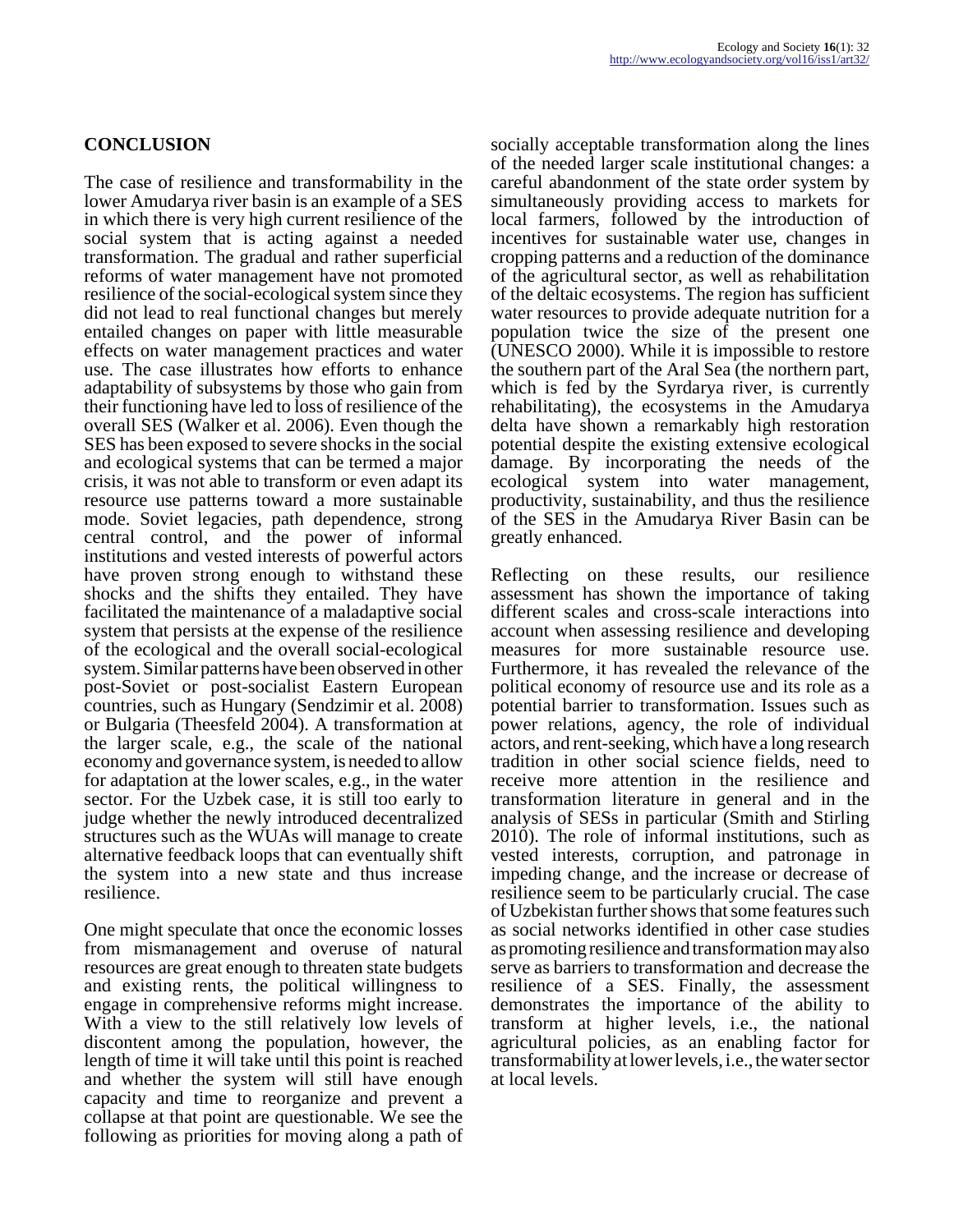*Responses to this article can be read online at: [http://www](http://www.ecologyandsociety.org/vol16/iss1/art32/responses/).ecologyandsociety.org/vol16/iss1/art32/ responses/*

#### **Acknowledgments:**

*The authors would like to thank Katrin Daedlow and two anonymous reviewers for valuable comments that helped to improve an earlier version of this manuscript. We are also very thankful to Anja Schoeller-Schletter for sharing her knowledge on the Uzbek legal system with us. The research was supported by the European Commission (Contract N° 511179 – NEWATER). MS acknowledges the support of a Marie Curie International Fellowship within the 6th European Community Framework Programme as well as the project Besatzfisch funded by the German Ministry of Education and Research in the Program for Social-Ecological Research (grant 01UU0907).*

## **LITERATURE CITED**

Abdullaev, I., C. De Fraiture, M. Giordano, M. Yakubov, and A. Rasulov. 2009. Agricultural water use and trade in Uzbekistan: situation and potential impacts of market liberalization. *International Journal of Water Resources Development* 25:47-63.

Abel, N., D. H. M. Cumming, and J. M. Anderies. 2006. Collapse and reorganization in socialecological systems: questions, some ideas, and policy implications. *Ecology and Society* 11(1):17. [online] URL: [http://www.ecologyandsociety.org/vol11/](http://www.ecologyandsociety.org/vol11/iss1/art17/) [iss1/art17/](http://www.ecologyandsociety.org/vol11/iss1/art17/).

Allison, H. E., and R. J. Hobbs. 2004. Resilience, adaptive capacity, and the "lock-in trap" of the Western Australian agricultural region. *Ecology and Society* 9(1):3. [online] URL: [http://www.ecolo](http://www.ecologyandsociety.org/vol9/iss1/art3/) [gyandsociety.org/vol9/iss1/art3/](http://www.ecologyandsociety.org/vol9/iss1/art3/).

Anderies, J. M., M. A. Janssen, and E. Ostrom. 2004. A framework to analyze the robustness of socialecological systems from an institutional perspective. *Ecology and Society* 9(1):18. [online] URL: [http://](http://www.ecologyandsociety.org/vol9/iss1/art18/) [www.ecologyandsociety.org/vol9/iss1/art18/](http://www.ecologyandsociety.org/vol9/iss1/art18/)

Anderies, J. M., P. Ryan, and B. H. Walker. 2006. Loss of resilience, crisis, and institutional change: lessons from an intensive agricultural system in southeastern Australia. *Ecosystems* 9:865–878.

Anderson, K. H., and R. Pomfret. 2003. *Consequences of creating a market economy: evidence from household surveys in Central Asia*. Edward Elgar, Cheltenham, UK, Northampton, MA, USA.

Biggs, R., F. R. Westley, and S. R. Carpenter. 2010. Navigating the back loop: fostering social innovation and transformation in ecosystem management. *Ecology and Society* 15(2):9. [online] URL: [http://www.ecologyandsociety.org/vol15/iss2/](http://www.ecologyandsociety.org/vol15/iss2/art9/) [art9/](http://www.ecologyandsociety.org/vol15/iss2/art9/)

Bohensky, E. L. 2008: Discovering resilient pathways for South African water management: two frameworks for a vision. *Ecology and Society* 13 (1):19. [online] URL: [http://www.ecologyandsociety.](http://www.ecologyandsociety.org/vol13/iss1/art19/) [org/vol13/iss1/art19/](http://www.ecologyandsociety.org/vol13/iss1/art19/).

Chapin, F.S., III, M. Hoel, S. R. Carpenter, J. Lubchenko, B. Walker, T. V. Callaghan, C. Folke, S.A. Levin, K.G. Mäler, C. Nillson, S. Barrett, F. Berkes, A. S. Crépin, K. Danell, T. Rosswall, D. Starrett, A. Xepapadeas, and S.A. Zimov. 2006. Building resilience and adaptation to manage Arctic change. *Ambio* 35:198-202.

Collins, K. 2002. Clans, pacts, and politics in Central Asia. *Journal of Democracy* 13:138–152.

FAO (Food and Agriculture Organization of the United Nations). 2000. *Global information and early warning system on food and agriculture: crop and food supply assessment mission to the Karakalpakstan and Khorezm regions of Uzbekistan.* FAO, Rome, Italy. online [URL]: [http://www.fao.o](http://www.fao.org/docrep/004/x9188e/x9188e00.htm) [rg/docrep/004/x9188e/x9188e00.htm](http://www.fao.org/docrep/004/x9188e/x9188e00.htm)

FAO (Food and Agriculture Organization of the United Nations). 2009. *AQUASTAT: FAO's information system on water and agriculture.* [online] URL: [http://www.fao.org/nr/water/aquastat/](http://www.fao.org/nr/water/aquastat/dbase/index.stm) [dbase/index.stm.](http://www.fao.org/nr/water/aquastat/dbase/index.stm)

Folke, C. 2006. Resilience: the emergence of a perspective for social-ecological systems analyses. *Global Environmental Change* 16(3):253–267

Folke, C., L. Pritchard Jr., F. Berkes, J. Colding, and U. Svedin. 1998. *The problem of fit between ecosystems and institutions.* IHDP Working Paper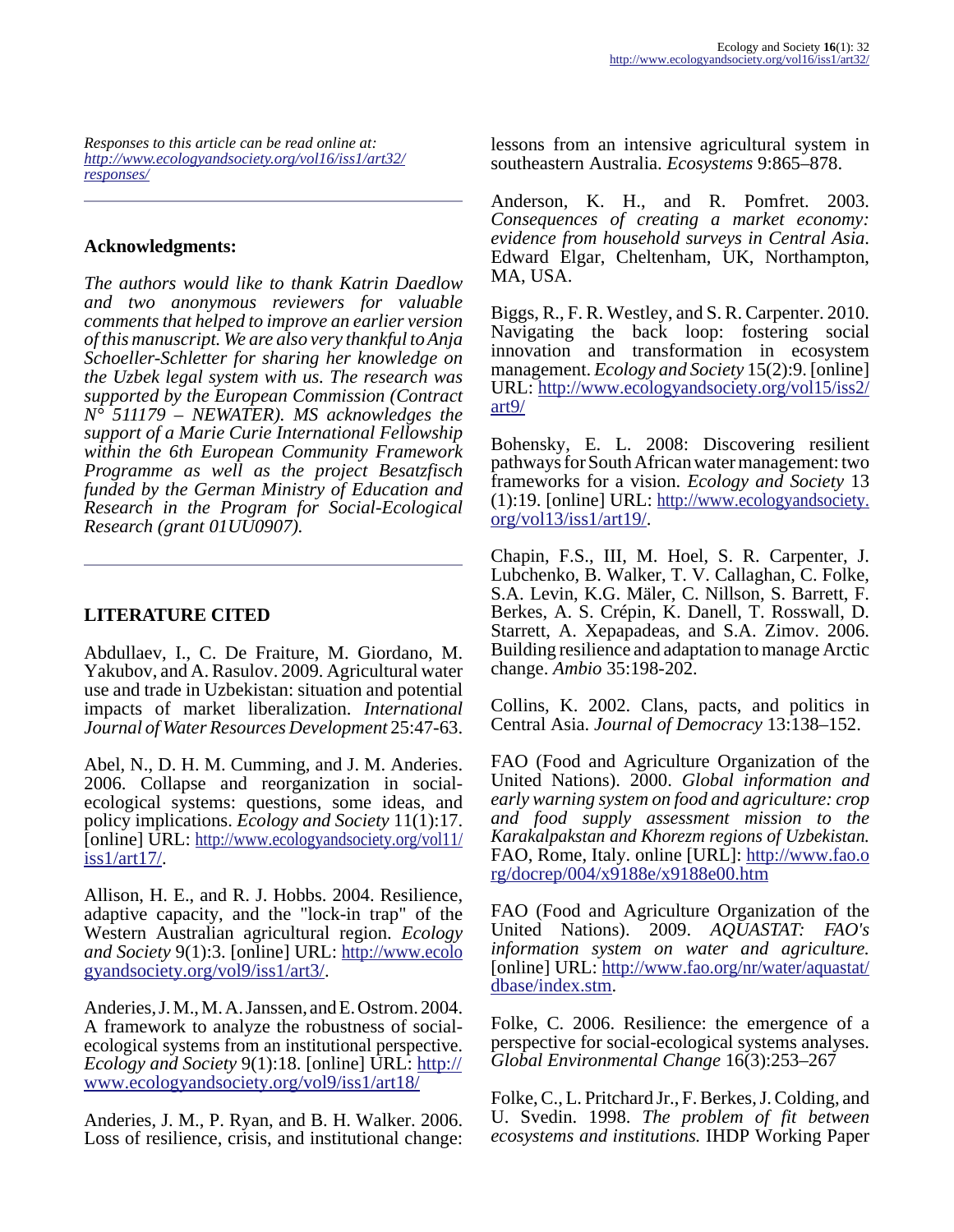No. 4121-41602. A report for the IHDP (International Human Dimensions Programme on Global Environmental Change). Bonn, Germany.

Folke, C., L. Pritchard, F. Berkes, J. Colding, and U. Svedin. 2007. The problem of fit between ecosystems and institutions: ten years later. *Ecology and Society* 12(1):30. [online] URL: [http://www.ec](http://www.ecologyandsociety.org/vol12/iss1/art30) [ologyandsociety.org/vol12/iss1/art30](http://www.ecologyandsociety.org/vol12/iss1/art30).

GEF (Global Environment Facility). 2001. *Water and environmental management project: Subcomponent A1, Uzbek national report.* GEF Agency of the IFAS Aral Sea Basin Program, Tashkent, Uzbekistan.

GEF (Global Environment Facility). 2002. *Water and environmental management project: Subcomponent A1, Regional report No. 2.*GEF Agency of the IFAS Aral Sea Basin Program, Tashkent, Uzbekistan.

Gunchinmaa, T., and M. Yakubov. 2010. Institutions and transition: does a better institutional environment make water users associations more effective in Central Asia? *Water Policy* 12:165-185.

Gunderson, L. H, S. R. Carpenter, C. Folke, P. Olsson, and G. Peterson. 2006. Water RATs (resilience, adaptability, and transformability) in lake and wetland social-ecological systems. *Ecology and Society* 11(1):16. [online] URL: [http:/](http://www.ecologyandsociety.org/vol11/iss1/art16/) [/www.ecologyandsociety.org/vol11/iss1/art16/](http://www.ecologyandsociety.org/vol11/iss1/art16/)

Hamidov, A. 2007. *Water User Associations in Uzbekistan: review of conditions for sustainable development.* Working Paper. World Bank Institute (WBI). Washington D.C., USA.

Herman, M. 1999. Sustainable agricultural reform – the case of Uzbekistan. Pages 84-95 *in* UNDP Regional Bureau for Europe and the CIS, editor. *Central Asia 2010: prospects for human development*. Regional Bureau for Europe and the CIS, New York, USA.

Herrfahrdt, E. 2004. *Landwirtschaftliche Transformation, Desertifikation und nachhaltige Ressourcennutzung: Fallbeispiel Usbekistan.* Deutsches Institut für Entwicklungspolitik, Bonn, Germany.

Herrfahrdt, E., M. Kipping, T. Pickardt, M. Polak, C. Rohrer, and C. F. Wolff. 2006. *Water governance in the Kyrgyz agricultural sector: on its way to integrated water resource management?* Deutsches Institut für Entwicklungspolitik, Bonn, Germany.

Hirsch, D., G. Abrami, R. Giordano, S. Liersch, N. Matin, and M. Schlüter. 2010. Participatory research for adaptive water management in a transition country–a case study from Uzbekistan. *Ecology and Society* 15(3):23. [online] URL: [http:/](http://www.ecologyandsociety.org/vol15/iss3/art23/) [/www.ecologyandsociety.org/vol15/iss3/art23/](http://www.ecologyandsociety.org/vol15/iss3/art23/)

Hofman, I. 2007. *Agrarian Reform...the pathway to sustainability? The case of Urta, Yukori and Quyi Chirchik.* Thesis. Wageningen University, Wageningen, The Netherlands.

Huntjens, P., C. Pahl-Wostl, B. Rihoux, M. Schlüter, Z. Flachner, S. Neto, R. Koskova, C. Dickens, and I. Nabide Kiti. *In press*. Adaptive water management and policy learning in a changing climate - a formal comparative analysis of eight water management regimes in Europe, Africa, and Asia. *Environmental Policy and Governance*.

ICG (International Crisis Group). 2003. Uzbekistan's reform program: illusion or reality? ICG, Osh, Kyrgyzstan; Brussels, Belgium. Osh, Kyrgyzstan; Brussels, Belgium. online [URL]: [http://www.crisi](http://www.crisisgroup.org/~/media/Files/asia/central-asia/uzbekistan/046%20-%20Uzbekistans%20Reform%20Program%20-%20Illusion%20or%20Reality.ashx) [sgroup.org/~/media/Files/asia/central-asia/](http://www.crisisgroup.org/~/media/Files/asia/central-asia/uzbekistan/046%20-%20Uzbekistans%20Reform%20Program%20-%20Illusion%20or%20Reality.ashx) [uzbekistan/046%20-%20Uzbekistans%20Reform%](http://www.crisisgroup.org/~/media/Files/asia/central-asia/uzbekistan/046%20-%20Uzbekistans%20Reform%20Program%20-%20Illusion%20or%20Reality.ashx) [20Program%20-%20Illusion%20or%20Reality.ashx](http://www.crisisgroup.org/~/media/Files/asia/central-asia/uzbekistan/046%20-%20Uzbekistans%20Reform%20Program%20-%20Illusion%20or%20Reality.ashx)

ICG (International Crisis Group). 2004. The failure of reform in Uzbekistan: ways forward for the international community. ICG, Osh, Kyrgyzstan; Brussels, Belgium. online [URL]: [http://www.crisi](http://www.crisisgroup.org/~/media/Files/asia/central-asia/uzbekistan/076_failure_of_reform_in_uzbekistan.ashx) [sgroup.org/~/media/Files/asia/central-asia/](http://www.crisisgroup.org/~/media/Files/asia/central-asia/uzbekistan/076_failure_of_reform_in_uzbekistan.ashx) [uzbekistan/076\\_failure\\_of\\_reform\\_in\\_uzbekistan.ashx](http://www.crisisgroup.org/~/media/Files/asia/central-asia/uzbekistan/076_failure_of_reform_in_uzbekistan.ashx)

ICG (International Crisis Group). 2003. Uzbekistan's reform program: illusion or reality? ICG, Osh, Kyrgyzstan; Brussels, Belgium. Osh, Kyrgyzstan; Brussels, Belgium. online [URL]: [http://www.crisi](http://www.crisisgroup.org/~/media/Files/asia/central-asia/uzbekistan/046%20-%20Uzbekistans%20Reform%20Program%20-%20Illusion%20or%20Reality.ashx) [sgroup.org/~/media/Files/asia/central-asia/](http://www.crisisgroup.org/~/media/Files/asia/central-asia/uzbekistan/046%20-%20Uzbekistans%20Reform%20Program%20-%20Illusion%20or%20Reality.ashx) [uzbekistan/046%20-%20Uzbekistans%20Reform%](http://www.crisisgroup.org/~/media/Files/asia/central-asia/uzbekistan/046%20-%20Uzbekistans%20Reform%20Program%20-%20Illusion%20or%20Reality.ashx) [20Program%20-%20Illusion%20or%20Reality.ashx](http://www.crisisgroup.org/~/media/Files/asia/central-asia/uzbekistan/046%20-%20Uzbekistans%20Reform%20Program%20-%20Illusion%20or%20Reality.ashx)

ICG (International Crisis Group). 2006. Uzbekistan: in for the long haul. ICG, Bishkek, Kyrgyzstan; Brussels, Belgium. online [URL]: [http://www.crisi](http://www.crisisgroup.org/~/media/Files/asia/central-asia/uzbekistan/b045_uzbekistan_in_for_the_long_haul.ashx) [sgroup.org/~/media/Files/asia/central-asia/uzbekistan/](http://www.crisisgroup.org/~/media/Files/asia/central-asia/uzbekistan/b045_uzbekistan_in_for_the_long_haul.ashx) [b045\\_uzbekistan\\_in\\_for\\_the\\_long\\_haul.ashx](http://www.crisisgroup.org/~/media/Files/asia/central-asia/uzbekistan/b045_uzbekistan_in_for_the_long_haul.ashx)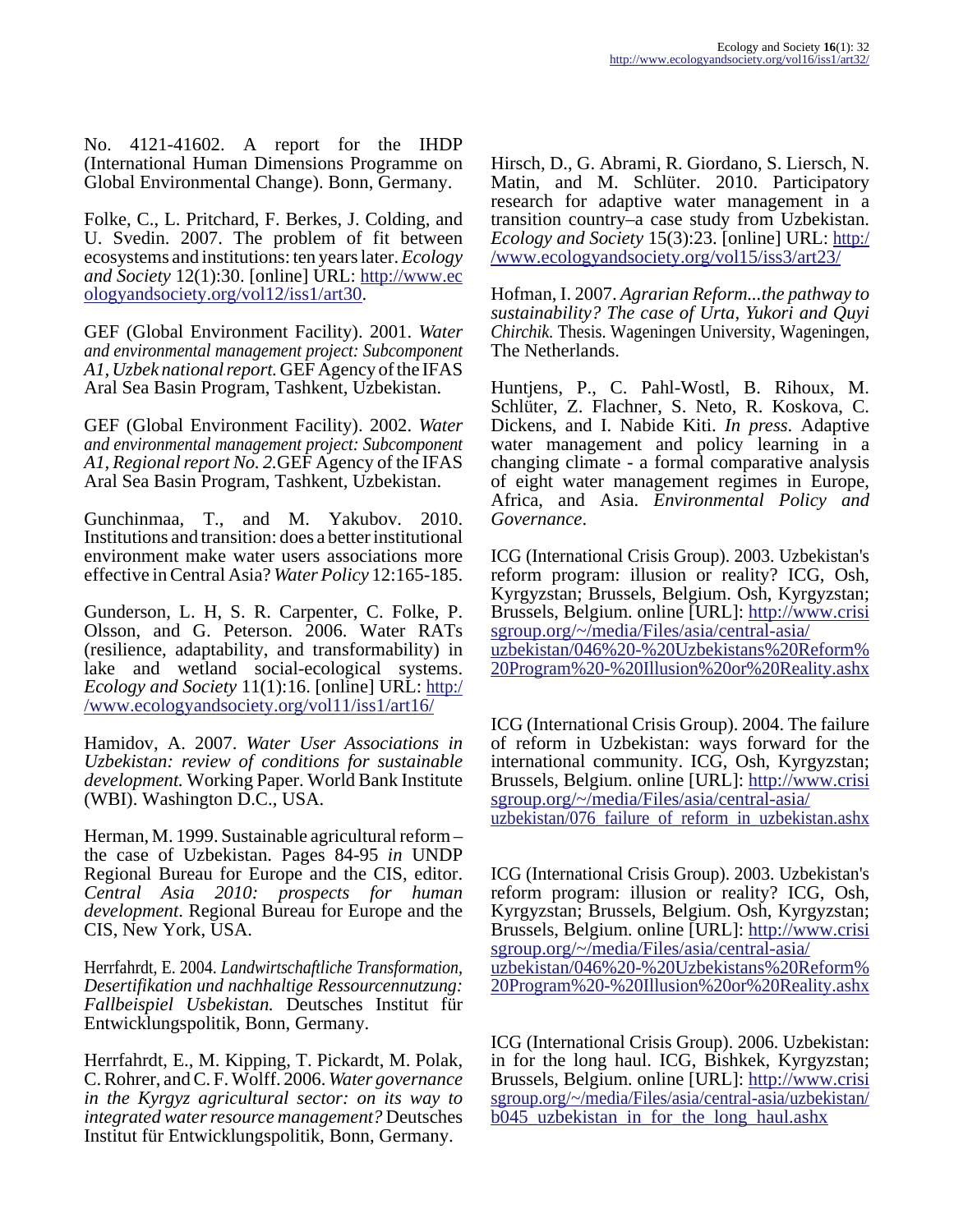IWPR (Institute of War and Peace Reporting). 2007. *Reporting Central Asia No.498, special report: reaping an unripe harvest in Uzbekistan.* [online] URL: [http://www.mail-archive.com/reporting\\_cent](http://www.mail-archive.com/reporting_central_asia_english@iwpr.gn.apc.org/msg00051.html) [ral\\_asia\\_english@iwpr.gn.apc.org/msg00051.html](http://www.mail-archive.com/reporting_central_asia_english@iwpr.gn.apc.org/msg00051.html)

.

Jakubov, K., and A. Usmanov. 2001. *Report to identify and map main sources of salt generation.* Regional working group. GEF Agency of the IFAS Aral Sea Basin Program, Tashkent, Uzbekistan.

Jones Luong, P. 2002. *Political obstacles to economic reform in Uzbekistan, Kyrgyzstan, and Tajikistan: strategies to move ahead.* World Bank Working Paper. World Bank, Washington, D.C., USA.

Kinzig, A. P., P. Ryan, M. Etienne, H. Allison, T. Elmqvist, and B.H. Walker. 2006. Resilience and regime shifts: assessing cascading effects. *Ecology and Society* 11(1):20. [online] URL: [http://www.ec](http://www.ecologyandsociety.org/vol11/iss1/art20/) [ologyandsociety.org/vol11/iss1/art20/](http://www.ecologyandsociety.org/vol11/iss1/art20/)

Kreuzberg-Mukhina, E. A. 2006. The Aral Sea basin: changes in migratory and breeding waterbird populations due to major human-induced changes to the region's hydrology. Pages 283-284 *in* G. C. Boere, C. A. Galbraith, and D. A. Stroud, editors. *Waterbirds around the world.* The Stationary Office, Edinburgh, UK.

Krysanova, V., C. Dickens, J. Timmerman, C. Varela-Ortega, M. Schlüter, K. Roest, P. Huntjens, F. Jaspers, H. Buiteveld, E. Moreno, J. de Pedraza Carrera, R. Slámová, M. Martinkova, I. Blanco, P. Esteve, K. Pringle, C. Pahl-Wostl, and P. Kabat. 2010. Cross-comparison of climate change adaptation strategies across large river basins in Europe, Africa and Asia. *Water Resources Management.* 24(14):4121-4160.

March, A. 2003. From Leninism to Karimovism: hegemony, ideology, and authoritarian legitimation. *Post-Soviet Affairs* 19:307-336.

O'Hara, S. L. 2000. Lessons from the past: water management in Central Asia. *Water Policy* 2:365– 384.

Olsson, P., L. H. Gunderson, S. R. Carpenter, P. Ryan, L. Lebel, C. Folke, and C. S. Holling. 2006. Shooting the rapids: navigating transitions to adaptive governance of social-ecological systems.

*Ecology and Society* 11(1):18. [online] URL: [http:/](http://www.ecologyandsociety.org/vol11/iss1/art18/) [/www.ecologyandsociety.org/vol11/iss1/art18/](http://www.ecologyandsociety.org/vol11/iss1/art18/)

Perrings, C. 1989. An optimal path to extinction: poverty and resource degradation in the open agrarian economy. *Journal of Development Economics* 30:1-24.

Pomfret, R. 2000. The Uzbek model of economic development, 1991-9. *Economics of Transition* 8 (3).

Reagan, D. P. 2006. An ecological basis for integrated environmental management. *Human and Ecological Risk Assessment* 12:819-833.

Republic of Uzbekistan. 1993. *Law on water and water use* [title translated from the Russian] language]. Uzbek Government, Tashkent, Uzbekistan.

Republic of Uzbekistan. 1998. *Land Code of the Republic of Uzbekistan* [title translated from the Russian language]. Uzbek Government, Tashkent, Uzbekistan.

Republic of Uzbekistan. 2003a. *Decree on the major directions of reforms in the agricultural sector* [title translated from the Russian language]. Uzbek Government, Tashkent, Uzbekistan.

Republic of Uzbekistan. 2003b. *Resolution of the cabinet of ministers of the Republic of Uzbekistan July 21, 2003: The improvement of water management organization* [title translated from the Russian language]. Uzbek Government, Tashkent, Uzbekistan.

Republic of Uzbekistan 2007. *On measures to improve the system for the melioration of soils* [title translated from the Russian language]. Uzbek Government, Tashkent, Uzbekistan.

Republic of Uzbekistan 2008. *Decree on measures for optimizing cultivated areas and increasing food crop production* [title translated from the Russian language]. Uzbek Government,Tashkent, Uzbekistan.

Schlüter, M. 1999. *International cooperation in addressing the consequences of the Aral Sea crisis*. Robert Bosch Foundation, Program for International Affairs, Tashkent, Uzbekistan.

Schlüter, M., D. Hirsch, D. Abdullaev, E. Herrfahrdt-Pähle, R. Giordano, M. Khamirzaeva,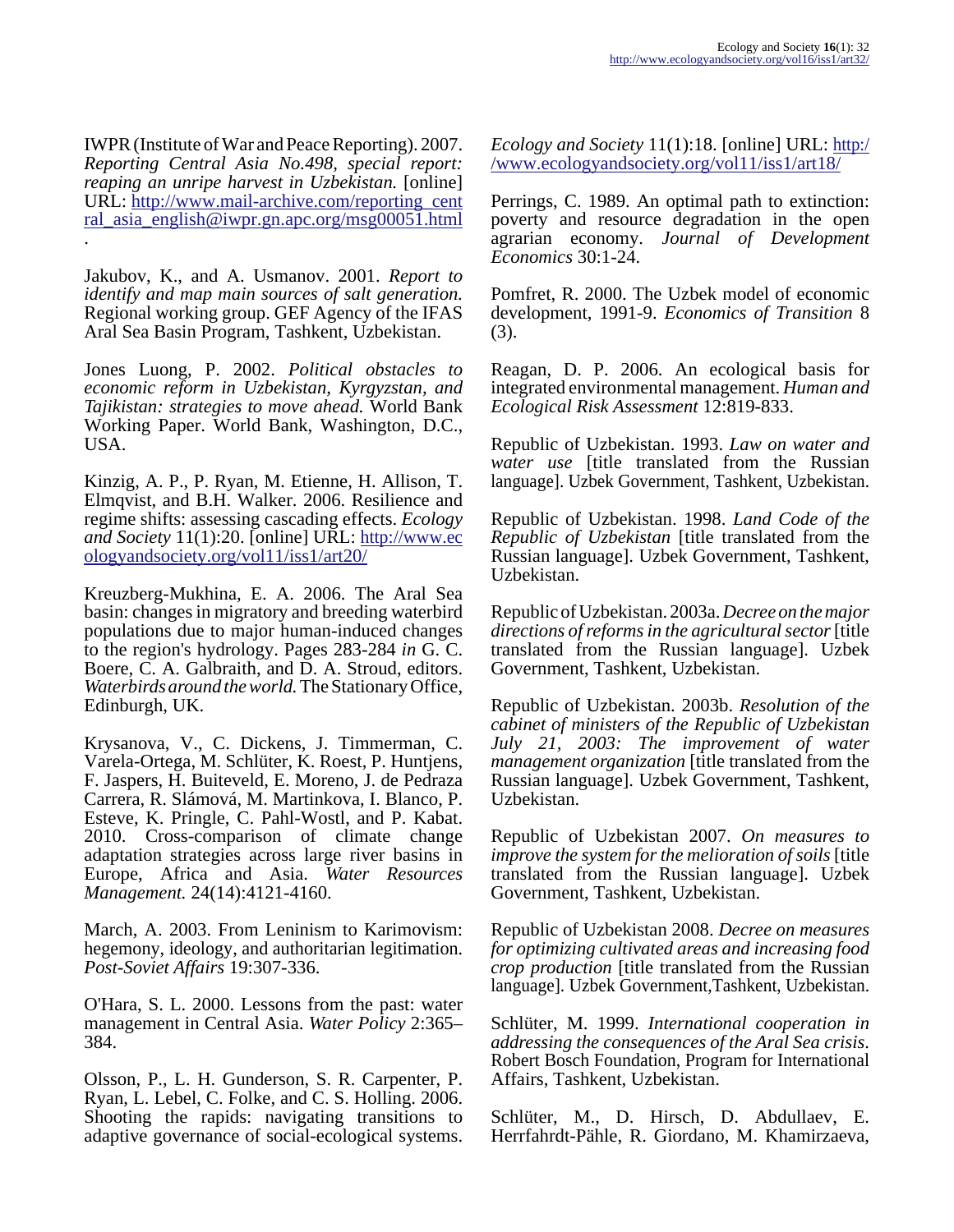G. Khasankhanova, N. Kranz, S. Liersch, N. Matin, A. Salokhiddinov, A. Savitsky, C. Siderius, and R. Toryannikova. 2010*a*. The Amudarya case study. Pages 143-155 *in* J. Mysiak, H. J. Henriksen, C. Sullivan, J. Bromley, and C. Pahl-Wostl, editors.<br>The adaptive water resource management *The adaptive water resource management handbook.* Earthscan, London, UK.

Schlüter, M., D. Hirsch, and C. Pahl-Wostl. 2010*b*. Coping with change - responses of the Uzbek water management regime to socio-economic transition and global change. *Environmental Science and Policy* 13(7):620-636.

Schlüter, M., N. Rüger, A. Savitsky, N. Novikova, M. Matthies, and H. Lieth. 2006. An integrated simulation tool for ecological assessment of alternative water management strategies in a degraded river delta. *Environmental Management* 38:638-653.

Schoeller-Schletter, A. 2007. Structural deficits in legal design and excessive executive power in the context of transition in Uzbekistan. Pages 241-258 *in* P. Sartori, and T. Trevisani, editors. *Patterns of transformation in and around Uzbekistan.* Diabasis, Reggio Emilia, Italy.

Schoeller-Schletter, A. 2008. Organizing agricultural production: law and legal forms in transition. Pages 17-42 *in* P. Wehrheim, A. Schoeller-Schletter, and C. Martius, editors. *Continuity and change: land and water use reforms in rural Uzbekistan, socioeconomic and legal analyses for the region Khorezm.* Institut für Agrarentwicklung in Mittelund Osteuropa (IAMO), Halle, Germany.

Sehring, J. 2009. Path dependence and institutional bricolage in post-Soviet water governance. *Water Alternatives* 2:61-81.

Sendzimir, J., P. Magnuszewski, Z. Flachner, P. Balogh, G. Molnar, A. Sarvari, and Z. Nagy. 2008. Assessing the resilience of a river management regime: informal learning in a shadow network in the Tisza river basin. *Ecology and Society* 13(1):11 [online] URL: [http://www.ecologyandsociety.org/vol13/](http://www.ecologyandsociety.org/vol13/iss1/art11/) [iss1/art11/](http://www.ecologyandsociety.org/vol13/iss1/art11/)

Siderius, C., and O. Schoumans. 2008. *Baseline assessment Amudarya on water quality, quantity and ecosystems*. Report of the NeWater project-New Approaches to Adaptive Water Management Under Uncertainty, Deliverable D 2.3.1a.

Wageningen, The Netherlands. [online] URL: [a hr](http://www.newater.uos.de/intern/sendfile.php?id=466) ef="http://www.newater.uos.deintern/sendfile.php?  $id=466$ 

Smith, A., and A. Stirling. 2010. The politics of social-ecological resilience and sustainable sociotechnical transitions. *Ecology and Society* 15(1):11. [online] URL: [http://www.ecologyandsociety.org/vol15/iss1/](http://www.ecologyandsociety.org/vol15/iss1/art11) [art11](http://www.ecologyandsociety.org/vol15/iss1/art11)

Spoor, M. 1993. Transition to market economies in former Soviet Central Asia: dependency, cotton and water. *European Journal of Development Research* 5:142-158.

Spoor, M. 2004. Usbekistan's agrarian transition.*in Minisymposium agricultural transformation: lessons from five transition countries*. Mansholt Graduate School of Social Sciences, Wageningen, The Netherlands.

Starr, S. F. S. 2006. *Clans, authoritarian rulers, and parliaments in Central Asia.* Central Asia-Caucasus Institute, Silk Road Studies Program, Washington, D.C., USA

Stevens, D., 2007. Political society and civil society in Uzbekistan- never the twain shall meet? *Central Asian Survey* 26(1):49-64.

Theesfeld, I. 2004. Constraints on collective action in a transitional economy: the case of Bulgaria's irrigation sector.*World Development* 32:251-271.

Transparency International. 2009. *Corruption perception index 2009.* [online] URL: [http://www.t](http://www.transparency.org/policy_research/surveys_indices/cpi/2009/cpi_2009_table) ransparency.org/policy\_research/surveys\_indices/cpi/2009/ [cpi\\_2009\\_table](http://www.transparency.org/policy_research/surveys_indices/cpi/2009/cpi_2009_table)

Trevisani, T. 2007. After the Kolkhoz: rural elites in competition. *Central Asian Survey* 26:85-104.

UNDP (United Nations Development Programme). 2009*a*. *Uzbekistan in figures: Gross Domestic Product.* [online] URL: [http://data.statistics.uz/data](http://data.statistics.uz/data_finder/3430/) [\\_finder/3430](http://data.statistics.uz/data_finder/3430/)

UNDP (United Nations Development Programme). 2009*b*. *Uzbekistan in figures: economy at a glance.* [online] URL: [http://data.statistics.uz/data\\_finder/64/](http://data.statistics.uz/data_finder/64/#2004/) [#2004](http://data.statistics.uz/data_finder/64/#2004/)

UNESCO (United Nations Educational, Scientific and Cultural Organisation). 2000. *The water-related*